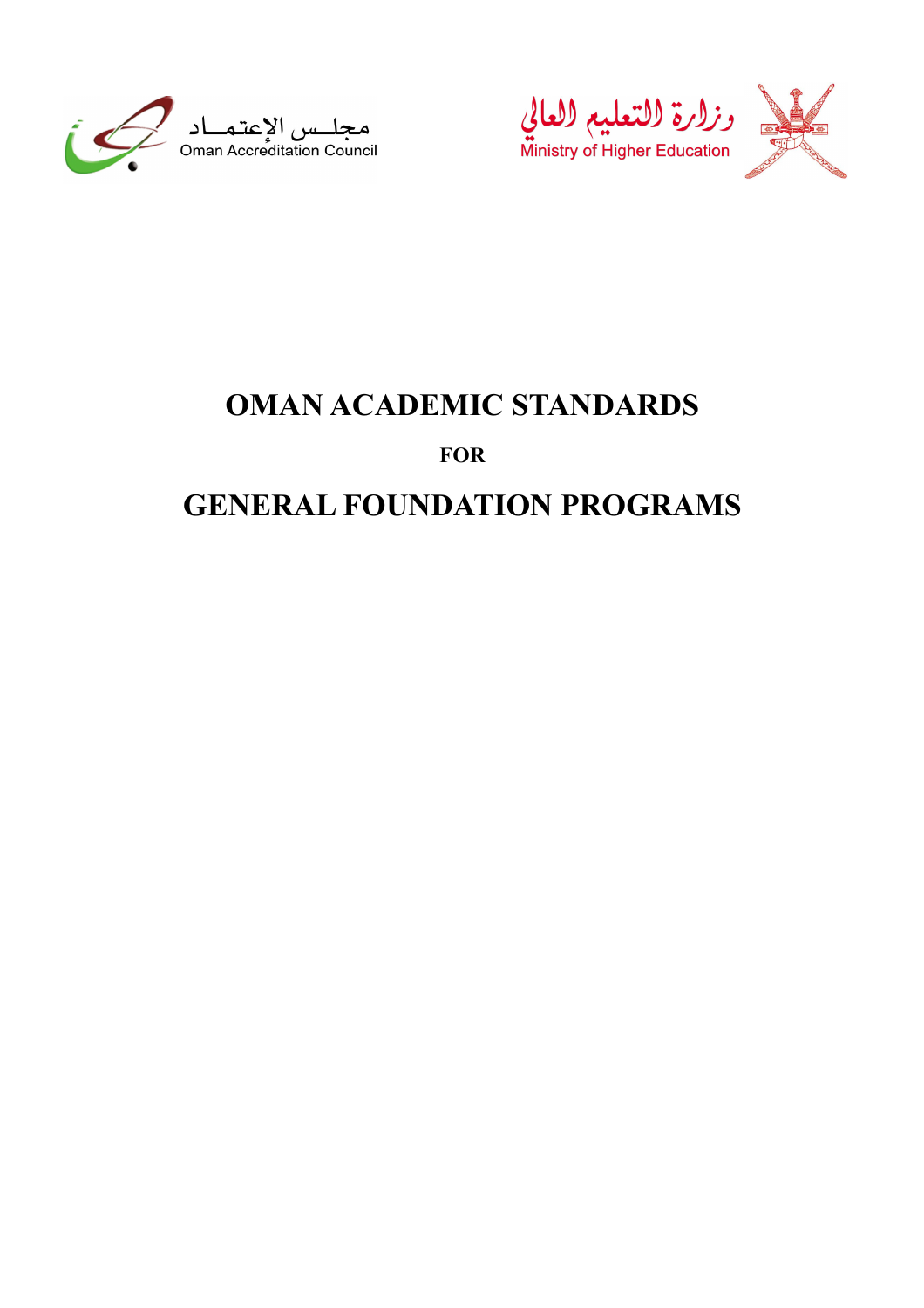# **OMAN ACADEMIC STANDARDS**

# **FOR**

# **GENERAL FOUNDATION PROGRAMS**

# **CONTENTS**

|              | $1\,1$       |  |
|--------------|--------------|--|
|              | 1.2          |  |
|              | 1.3          |  |
|              | 1.4          |  |
|              | 1.5          |  |
|              | 1.6          |  |
|              |              |  |
|              | 2.1          |  |
|              | 2.2          |  |
|              | 2.3          |  |
|              | 2.4          |  |
|              | 2.5          |  |
|              |              |  |
| $\mathbf{3}$ |              |  |
|              | 3.1          |  |
|              | 32           |  |
|              | 3.3<br>3.3.1 |  |
|              | 3.3.2        |  |
|              | 34           |  |
|              | 3.4.1        |  |
|              | 3.4.2        |  |
|              | 3.4.3        |  |
|              |              |  |
|              | 41           |  |
|              | 4.2          |  |
|              | 4.2.1        |  |
|              | 4.2.2        |  |
|              | 4.2.3        |  |
|              | 4.3          |  |
|              | 4.3.1        |  |
|              | 4.3.2        |  |
|              | 44<br>4.4.1  |  |
|              | 4.4.2        |  |
|              | 4.4.3        |  |
|              |              |  |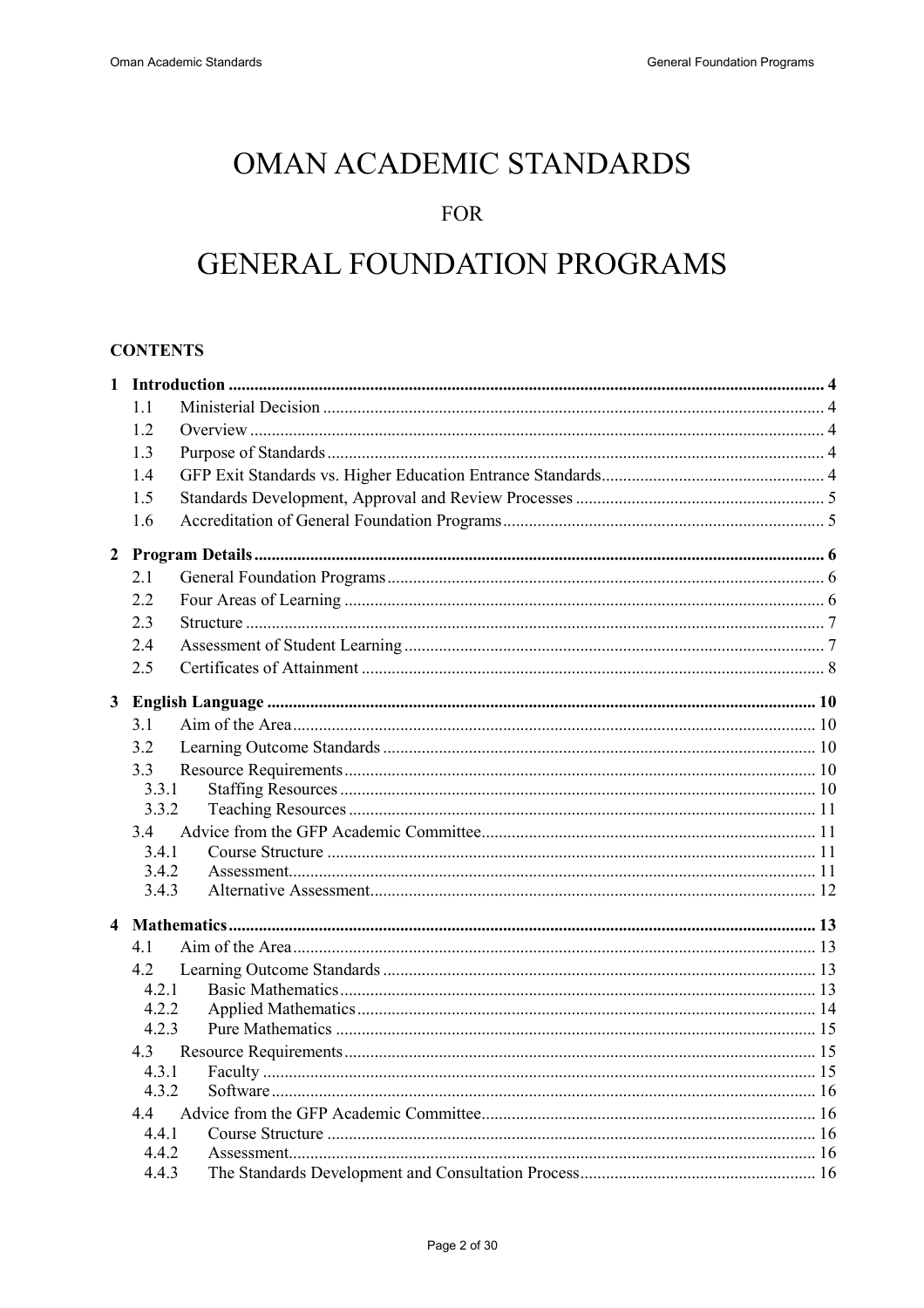|   | 4.4.4              |  |
|---|--------------------|--|
| 5 |                    |  |
|   | 51                 |  |
|   | 5.2                |  |
|   | 5.2.1              |  |
|   | 5.2.2              |  |
|   | 5.2.3              |  |
|   | 5.2.4              |  |
|   | 5.2.5              |  |
|   | 5.2.6              |  |
|   | 5.3                |  |
|   | 5.3.1              |  |
|   | 5.3.2              |  |
|   | 5.4                |  |
|   | 5.5                |  |
|   | 5.5.1              |  |
|   | 5.5.2              |  |
|   | 5.5.3              |  |
| 6 |                    |  |
|   | 61                 |  |
|   | 6.2                |  |
|   | 6.2.1              |  |
|   | 6.2.2              |  |
|   | 6.2.3              |  |
|   | 6.2.4              |  |
|   | 6.3                |  |
|   | 6.4                |  |
|   | 6.4.1              |  |
|   | 6.4.2              |  |
|   |                    |  |
|   | <b>APPENDIX B.</b> |  |
|   |                    |  |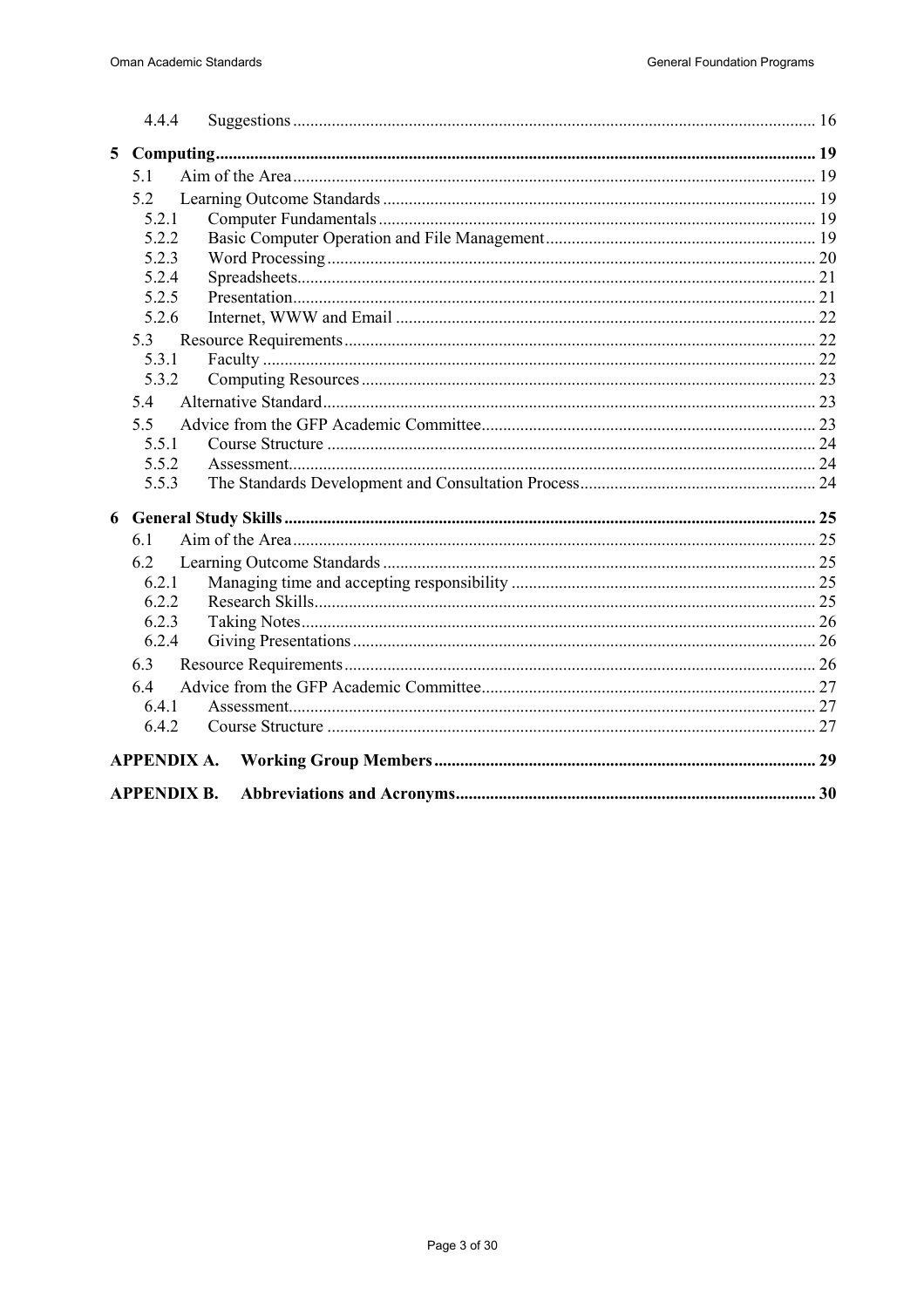## 1 INTRODUCTION

#### 1.1 Ministerial Decision

Following the decision of the Higher Education Council No.13/2008, HE the Minister for Higher Education issued Ministerial Decision No.72/2008 stating that the General Foundation Programs should be adopted by all public and private higher education institutions operating in the Sultanate of Oman. The deadline for the adoption of these standards is the academic year 2009-2010.

#### 1.2 Overview

The majority of students entering into higher and post-secondary education in Oman first undertake some form of foundation program designed to help prepare them for their further studies. These standards seek to help ensure that those program are of an appropriate quality. In essence, they require that all General Foundation Programs (GFPs) are effective in helping students attain the prescribed student learning outcomes in at least four areas: English, mathematics, computing and general study skills. GFPs which meet these standards will be recognised through formal accreditation by the Oman Accreditation Council (OAC). The standards also recognise that the higher education providers (HEIs) have the primary responsibility for providing high quality teaching and assessment of students. As such, these standards provide flexibility for the HEIs to meet them in the manner they deem best.

#### 1.3 Purpose of Standards

Oman's Academic Standards set the minimum requirements that programs of study are expected to attain. Their primary focus is on student learning outcomes, placing the students and their potential contribution to society at the heart of higher education. These outcomes are not achieved by chance, but are the result of carefully planned and executed formal programs of study. Therefore, the standards also address the minimum structural and resourcing requirements.

Standards are not curricula. It is the responsibility of each HEI to develop the curriculum, teach and assess students, and review and improve its GFP curriculum in line with the requirements of these standards.

These standards may be used for the following purposes:

- a) To guide HEIs in the development of their GFPs.
- b) To provide information to the public about the learning outcomes of GFPs.
- c) To provide the benchmark against which OAC Accreditation Panels will assess GFPs for the purpose of program accreditation.

#### 1.4 GFP Exit Standards vs. Higher Education Entrance Standards

- a) The GFP is a compulsory entrance qualification for Omani degree programs, although some of these programs may also require that additional standards are met (see 2.5 g).
- b) For other Oman postsecondary qualifications and for degrees in Oman awarded by a foreign HEI, the GFP is not a compulsory entrance qualification for postsecondary and higher education. Rather, it is designed and used to provide additional academic support to those students who require it.
- c) Thus, the GFP exit standards and higher education entrance standards are not synonymous and will not necessarily be the same. Oman's system of higher education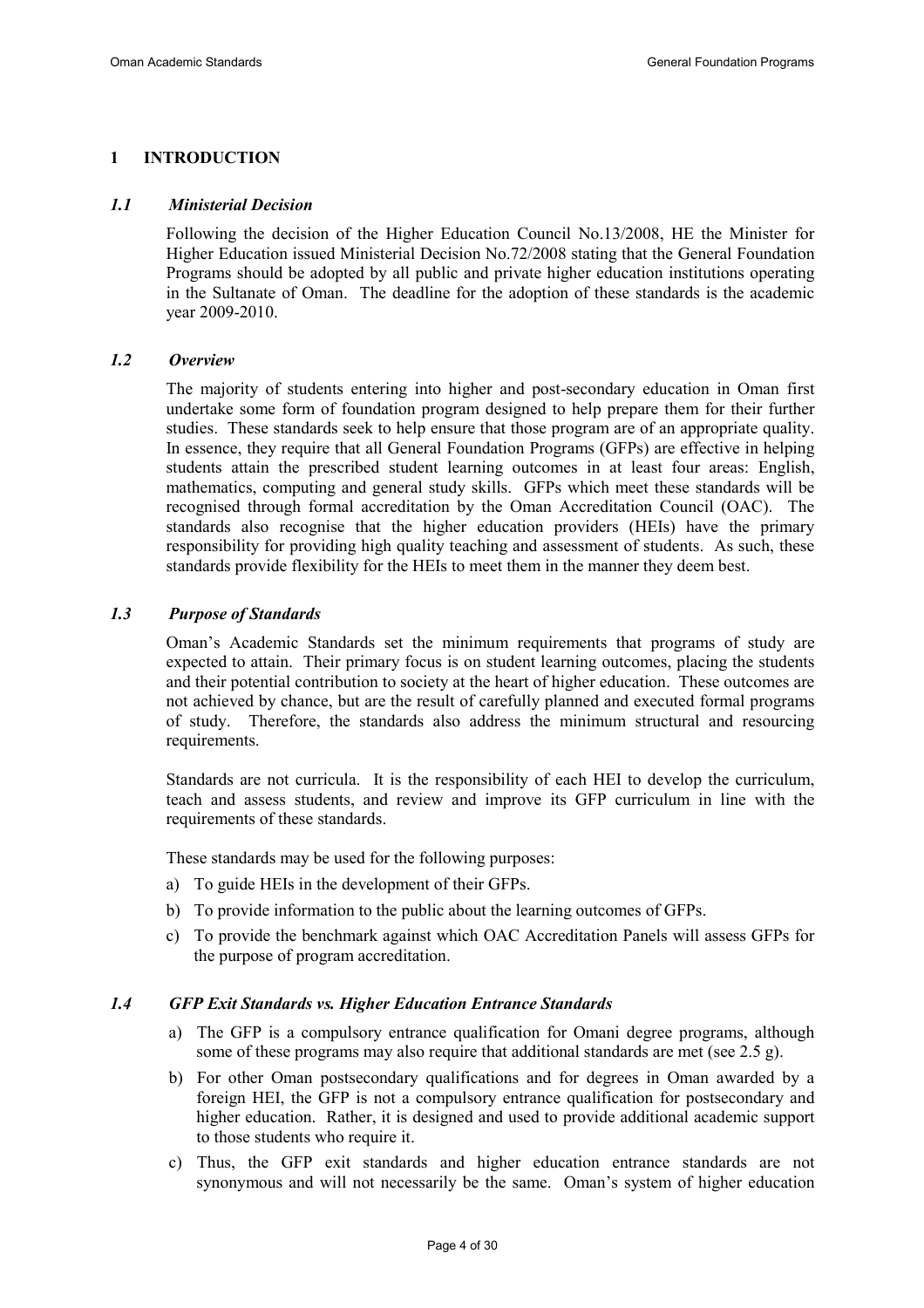$\overline{a}$ 

includes locally and internationally sourced diploma and degree programs. In the case of the international programs, the entrance standards are determined by the foreign provider. As such, HEIs may require students to achieve higher standards than those specified for the GFP. For example, whereas these GFP standards require students to achieve English language competency at a level equivalent to IELTS 5.0, a foreign provider may require an IELTS score of 6.0 for entry into their degree program. It will be the responsibility of each HEI to make this information clearly available to prospective students.

#### 1.5 Standards Development, Approval and Review Processes

- a) These standards were developed by pan-sectoral working groups comprising leading national and international academicians. The members are listed in Appendix A.
- b) The process involved national and international benchmarking, a review of past and current national experience, and extensive public consultations including a major symposium held at Sultan Qaboos University (January 2007).
- c) In order to ensure their androgogic effectiveness, the standards were crafted taking into account a learning taxonomy derived from work started by Bloom et al.<sup>1</sup>
- d) All Oman Academic Standards are formally approved by a Decision from H.E. The Minister of Higher Education on the recommendation of the Oman Accreditation Council.
- e) These standards will undergo a minor review by the OAC after each accreditation exercise, taking into account lessons learned through the accreditation process.
- f) These standards will undergo a major review, similar to the process used to develop the initial draft, by no later than the year 2012.

## 1.6 Accreditation of General Foundation Programs

- a) The Oman Accreditation Council accredits GFPs. Each accreditation exercise will involve a single Review Panel considering several GFPs at the same time.
- b) Accreditation will involve assessment of the GFP against these standards. In cases where a HEI has chosen to include areas of learning in its GFP additional to the four student learning outcome areas in these standards (see section 2.2), they will also be considered by the accreditation panel, taken into account appropriate benchmark standards provided by the applicant HEI.
- c) The first accreditation exercise will take place in late 2009. All HEIs will be invited to submit their GFPs for accreditation. Participation will be optional.
- d) The second exercise will take place in late 2011. All HEIs whose GFPs are not already accredited will be invited to submit their GFPs for accreditation. Thereafter, it is expected that accreditation exercises will take place every two years (but note (g) below).
- e) In time, the OAC will issue a Decision as to when participation will be mandatory. It is anticipated that this may be by 2010.
- f) GFPs which meet the required standards AND which are being subject to successful continuous quality improvement efforts by its HEI will be accredited.
- g) Accreditation of a GFP lasts for six years. At the end of that time, the accreditation will lapse. It is expected that HEIs will reapply for GFP accreditation at least 10 months before their existing accreditation (where applicable) lapses.
- h) HEIs will be entitled to promote the accredited status of their GFP.
- i) Further rules and information about accreditation will be available from the OAC (www.oac.gov.om).

<sup>1</sup> Bloom, B. (Ed.) (1956) Taxonomy of Educational Objectives: The Classification of Educational Goals, Susan Fauer Company, Inc.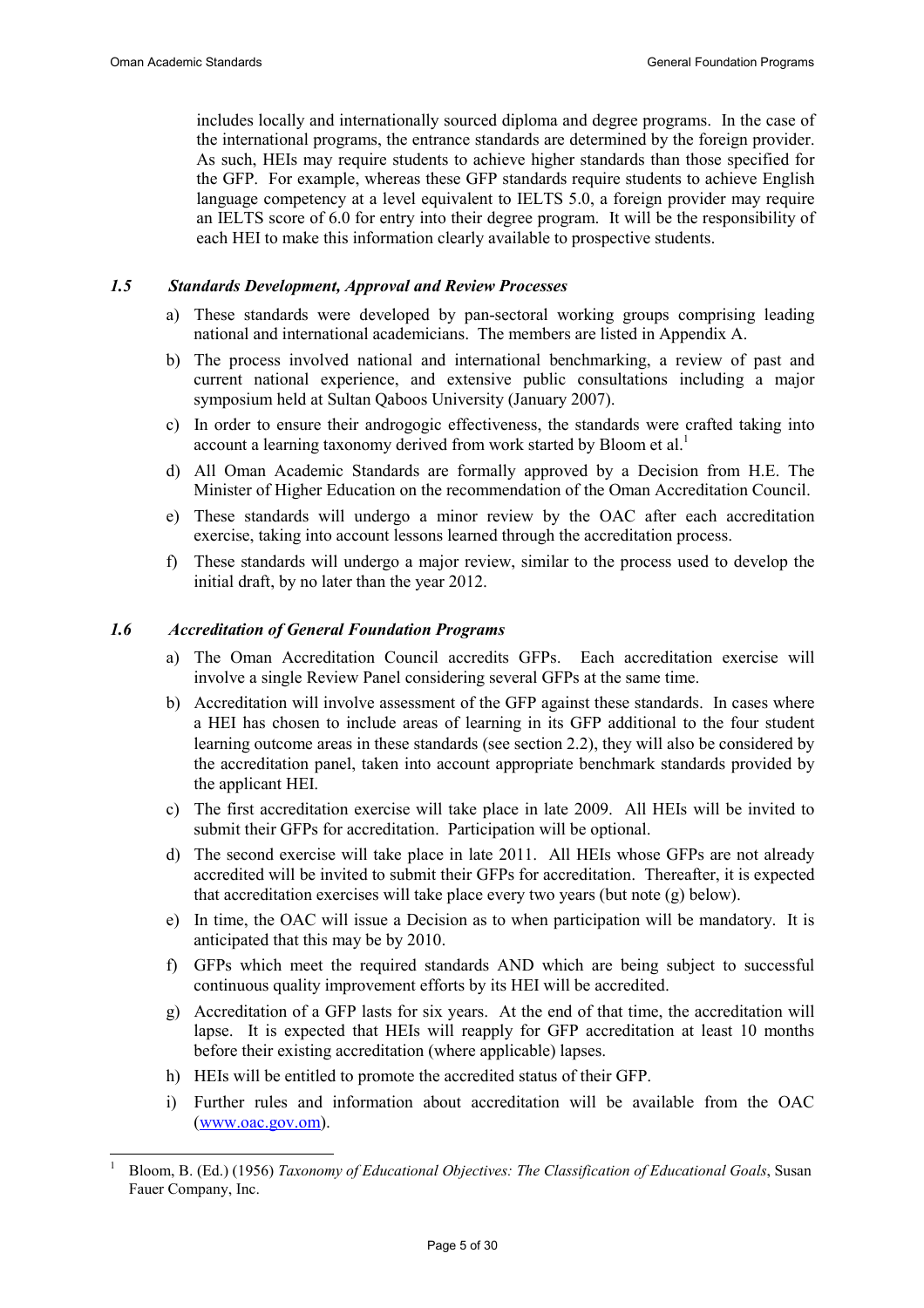## 2 PROGRAM DETAILS

#### 2.1 General Foundation Programs

There are many types of programs of study that use the term 'foundation'. For the purpose of these national standards, a GFP has the following characteristics:

- a) It is a formal, structured program of study licensed<sup>2</sup> in the Sultanate of Oman and provided by a licensed HEI.
- b) It is designed to prepare students for their postsecondary and higher education studies.
- c) It precedes the first formal year of higher education study (except where, on a case by case basis, the HEI has determined that it can be undertaken, in part, concurrently with first year study).
- d) It is only required for students who do not otherwise meet all the entrance criteria for the first year of their postsecondary and higher education (which, for Omani degree programs, include these student learning outcomes – see section 1.3).
- e) It does not result in the awarding of formal academic credit to the student. And more specifically, a HEI may not award credit for any higher education course which only meets these standards or less.
- f) It is general in disciplinary scope, thereby preparing students for a wide variety of subsequent postsecondary and higher education program options (although see clause 2.2(3) below).
- g) It is not precisely 'higher education', but nonetheless falls within the ambit of the OAC.

#### 2.2 Four Areas of Learning

- a) In order to obtain accreditation, a GFP must be effective in helping students meet the specified learning outcomes in the following four areas of learning:
	- English Language
	- Mathematics
	- Computing
	- General Study Skills
- b) These four areas have been selected based on the advice of academic staff in Oman, international literature and international benchmarks. They provide a comprehensive intellectual base that is relevant to all further study, and to the development of broad thinking and life skills in general. This strategy is consistent with the development of generic graduate attributes for Oman.
- c) A HEI may, at its discretion, choose to supplement these areas of learning with any others that it believes are appropriate, having regard for the higher education programs it provides.
- d) HEIs that teach only in Arabic will not need to comply with the English language standards. It is intended that the issue of developing standards for Arabic language, as an alternative to the standards for English language, will be considered during the first review of these GFP standards.

 $\overline{a}$ 2 GFPs not already licensed but which, by March 2007, have been operating for more than one semester may apply directly for accreditation without first obtaining a license. The awarding of accreditation will be concomitant with granting the license.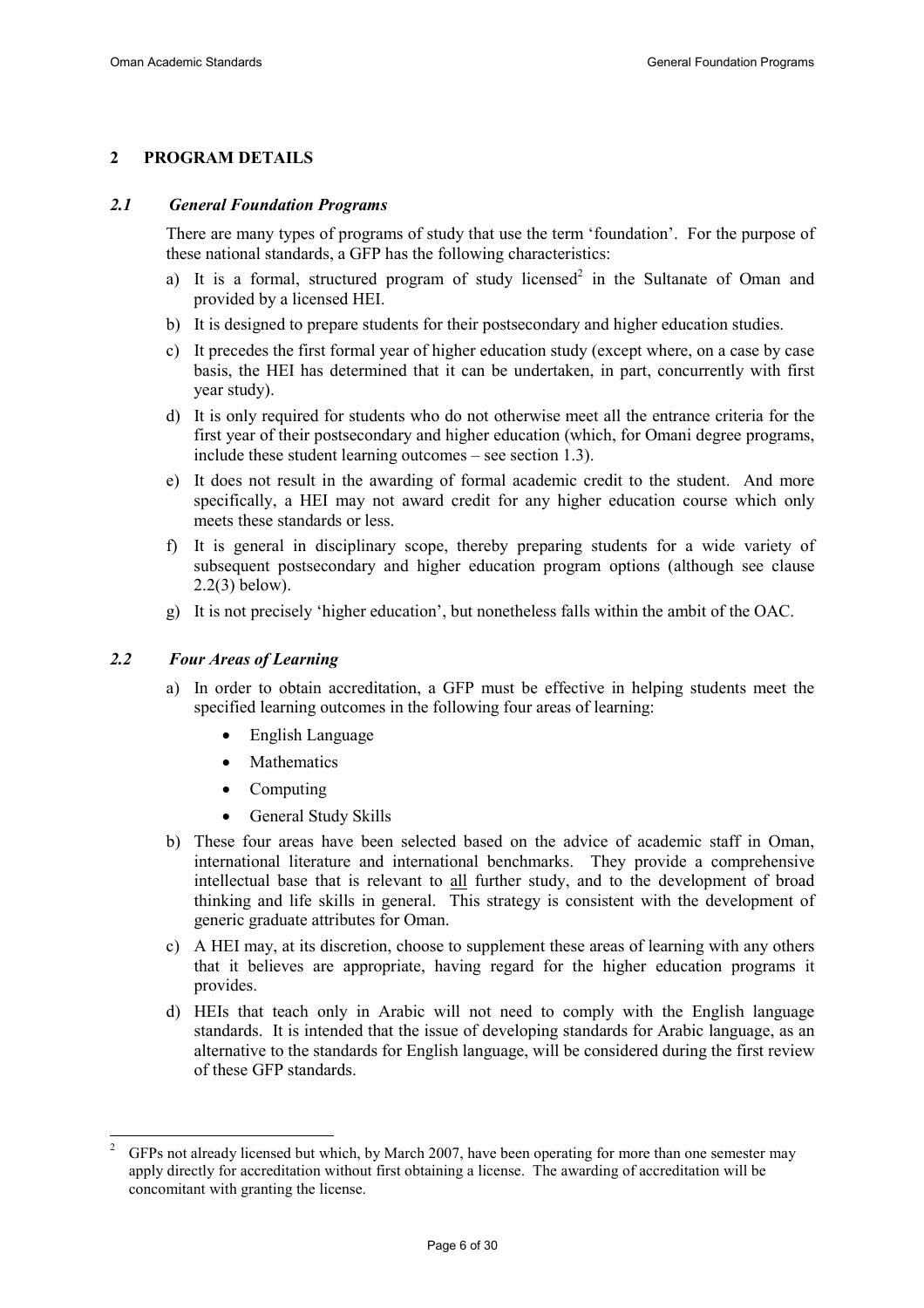#### 2.3 Structure

- a) These standards are designed to ensure HEIs have the necessary level of flexibility in managing their GFPs.
- b) The student learning outcome standards in the four areas of learning are not prescriptions for courses/modules. They may be addressed through any variety of courses/modules. For example, there does not need to be a "General Study Skills" module, provided that the HEI can demonstrate that the General Study Skills learning outcomes are satisfactorily attended to in its other GFP modules.
- c) For administrative convenience, GFPs are expected to be structured according to the credit hours or credit points system set out in ROSQA (although completion of each course does not earn the student credit).
- d) These standards do not impose a time limit on a GFP (unlike pending OAC standards for diploma and degree programs, which will utilize standardised durations of study as well as student learning outcome standards). It is expected that GFPs will be tailored for each student in accordance with their learning needs. A student does not complete the GFP until s/he has met all the learning outcomes. Therefore, a GFP may range in length from none, to one or more semesters (the term 'foundation year' is unhelpful as it assumes a fixed duration irrespective of the students' varied learning needs). It is anticipated that many GFP students may require three or more semesters, until the benefits of changes to the secondary school curriculum become manifest over the next few years.
- e) A student undertaking a GFP must not be enrolled in more than 100% of a full time load. In other words, they may not undertake a GFP on top of a full time first year study load. This is in recognition of the fact that students undertaking GFPs require additional support, and are not yet ready to manage more than a full time higher education load.
- f) Where the learning outcomes of the GFP are manifestly pre-requisites to further study, then the GFP must be completed prior to a student's enrolment in further study.
- g) Non-mandatory guidelines for structuring GFPs in relation to each of the four areas of learning are provided below under their respective sections.
- h) A HEI may contract with a second HEI to provide courses to the first HEI's students that will meet these standards.

#### 2.4 Assessment of Student Learning

- a) Assessment for GFPs is unique because the assessment for the entry and exit are essentially the same, i.e. designed to determine whether or not the student meets the learning outcome standards.
- b) A GFP entrance assessment is required to determine whether a student already has met the required GFP learning outcomes.
- c) A student shall not be required to undertake a component of a GFP if s/he has already met the required learning outcomes for that area of learning. If a student satisfies the standards for English, Mathematics and Computing during entry testing then s/he will be awarded the certificate of attainment for the entire GFP (see sections 2.5 and 6.1).
- d) The Study Skills standards are not subject to pre-entry testing. This is for pragmatic reasons, because effective assessment of study skills involves methods other than a test or examination. Therefore, the Study Skills component of a GFP will only be required if a student is undertaking any of the English, Mathematics or Computing areas – see section 6.1).
- e) An exit assessment is required to determine whether a student has met the required GFP learning outcomes. A student shall not pass the GFP until all the learning outcomes are met.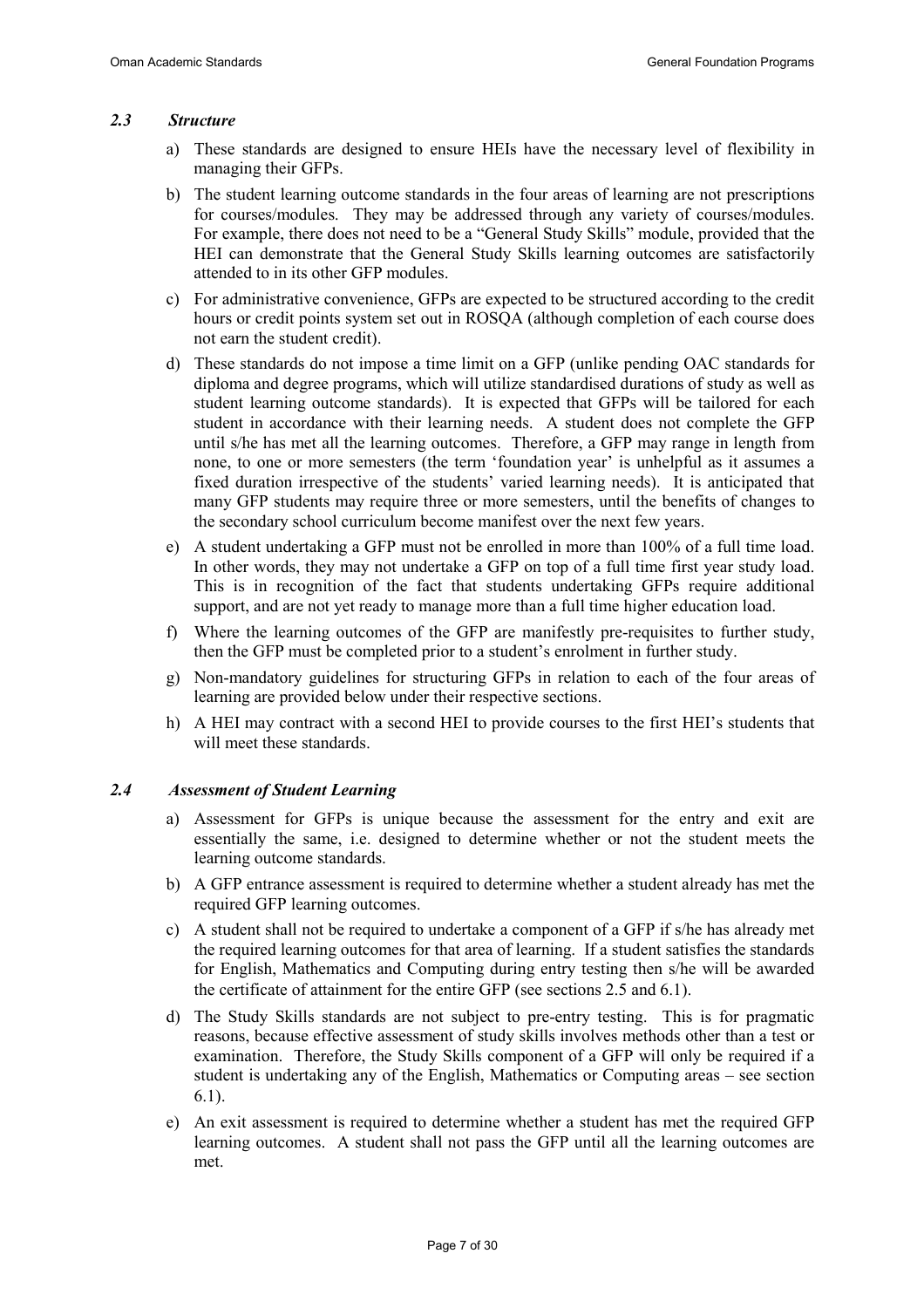- f) At this time, there will be no standardised national tests. Each HEI will have the responsibility for developing its own methods of assessment against the student learning outcomes in these standards. The HEI must demonstrate that the chosen assessment method is effective in determining whether the student has attained the required learning outcomes.
- g) The final assessment result should be either a pass, indicating that the student learning outcomes have been achieved by the student, or a fail. There will be no final grading shown on the official testamur or transcript.
- h) All assessment shall be criteria based (i.e. based on the learning outcome standards) and not normative references. Arbitrary scaling of results (for example, ensuring a certain percentage of students pass by moving the pass/fail point down the scale of student results) shall not be permitted.
- i) HEIs must have appropriate internal quality controls for its assessment processes. These must include, at least, internal moderation by faculty of examination papers and of marked work prior to the issuance of results, and a transparent appeals process for students.
- j) It is expected that HEIs shall also utilize an appropriate and broad range of assessment mechanisms during the program, in order to provide students with feedback on their progress which will assist their learning.
- k) The process for accrediting GFPs will include, at least, independent checking of student's marked work and overall assessment results. If the OAC Review Panel determines that students have been passed without meeting the learning outcome standards, then the GFP will not be accredited.
- l) If a student fails part of the GFP s/he does not fail the entire GFP and would only need to re-sit the part that s/he failed. However, the student must pass all four learning outcome areas in order to pass the GFP.
- m) A student who has not completed their GFP may enroll in some first year degree courses provided that:
	- The outstanding GFP component is not evidently a pre-requisite for the first year/level courses being taken (e.g., a student could enroll in a  $1<sup>st</sup>$  year history course before achieving the Applied Mathematics GFP standards);
	- The student's total enrolment (of first year and GFP courses) does not exceed 100% of a full time student load; and
	- The student may not undertake any second year/level degree courses until the GFP is completed.
- n) In order to ensure that the GFP is sufficiently flexible to allow students to take the time necessary to reach the learning outcomes, the assessment schedule should provide for students to successfully exit at the end of any semester. This may require making all GFP courses available every semester. For example, if a student passes Course 1 (in semester/term1) in an area of learning but then fails Course 2 (in semester 2), s/he ought to be able to repeat Course 2 in the next semester/term, rather than having to wait two semesters.
- o) For instances where a cohort of GFP students at a particular HEI will be progressing to subsequent studies taught and assessed in the Arabic language, it will be acceptable for the teaching and assessment of these GFP to be undertaken in Arabic.

#### 2.5 Certificates of Attainment

a) HEIs shall present non-credit 'certificates of attainment' to students who successfully pass the requirements of an accredited GFP, whether they do so during GFP entry or exit testing. The certificate may bear the insignia of the testing HEI and an insignia from the OAC provided to the HEI for this purpose.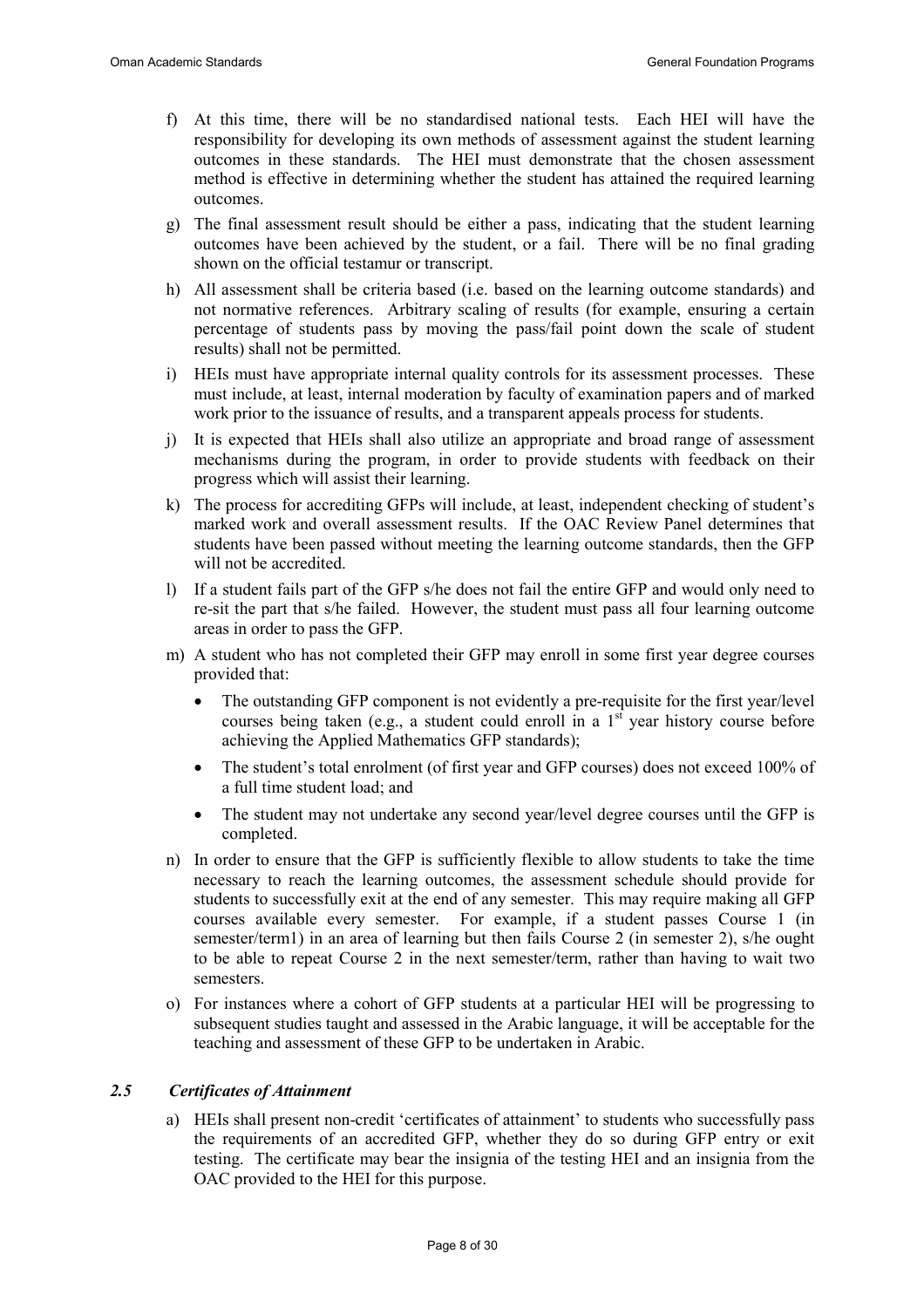- b) The 'certificate of attainment' is not intended to be a formal exit qualification and does not represent any commitment to employers about the preparedness of the student for work.
- c) The certificate will be issued to students achieving the required standards for all four student learning outcome areas, even if some of those areas were passed by the student via assessment/recognition of prior learning (including adequate secondary school exit marks) (see 2.4).
- d) HEIs may present non-credit 'certificates of attainment' to students who successfully pass the requirements of a non-accredited GFP. The certificate may bear the insignia of the testing HEI. However, they shall not bear an insignia of the OAC.
- e) The HEI shall, within one week of presenting the certificates to students, submit a complete list of all students who have received such a certificate to the MoHE, who shall keep it on file for such purposes as providing independent confirmation to enquirers. This list shall clearly demarcate certificates for accredited verses non-accredited GFPs.
- f) This list may be audited by the MoHE at any time, and will be included in the scope of accreditation assessments by the OAC. Any breach of the standards in this section shall result in disciplinary action by the MoHE and shall, in the case of accredited GFPs, result in immediate forfeiture of the GFP's accreditation.
- g) For the purposes of enrolment into the first year of postsecondary or higher education programs of study, all HEIs in Oman will be obliged to recognise a student's certificate for successfully completing an accredited GFP, although HEIs will also have the right to set additional enrolment criteria for certain programs.
- h) This period of recognition shall last for two years from the date the certificate is issued. After that, a HEI may choose to re-test a student seeking to enroll for the first year of a postsecondary or higher education program.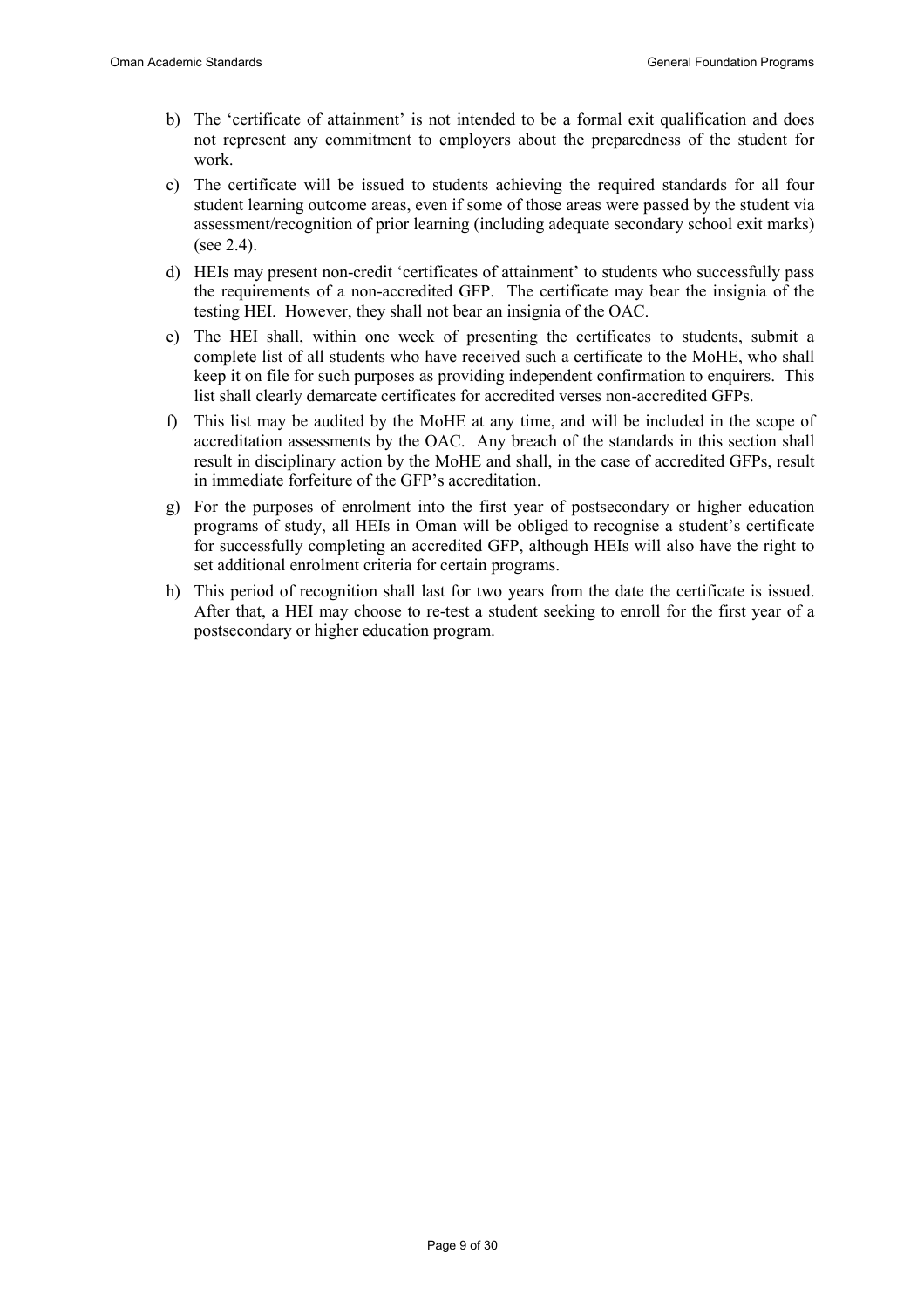# 3 ENGLISH LANGUAGE

#### 3.1 Aim of the Area

To extend the English language skills of the student to enable active participation in their postsecondary or higher education studies.

#### 3.2 Learning Outcome Standards

Having successfully completed GFP English language a student will be able to satisfactorily:

- a) Actively participate in a discussion on a topic relevant to their studies by asking questions, agreeing/disagreeing, asking for clarification, sharing information, expressing and asking for opinions.
- b) Paraphrase information (orally or in writing) from a written or spoken text or from graphically presented data.
- c) Prepare and deliver a talk of at least 5 minutes. Use library resources in preparing the talk, speak clearly and confidently, make eye contact and use body language to support the delivery of ideas. Respond confidently to questions.
- d) Write texts of a minimum of 250 words, showing control of layout, organisation, punctuation, spelling, sentence structure, grammar and vocabulary.
- e) Produce a written report of a minimum of 500 words showing evidence of research, notetaking, review and revision of work, paraphrasing, summarising, use of quotations and use of references.
- f) Take notes and respond to questions about the topic, main ideas, details and opinions or arguments from an extended listening text (e.g. lecture, news broadcast).
- g) Follow spoken instructions in order to carry out a task with a number of stages.
- h) Listen to a conversation between two or more speakers and be able to answer questions in relation to context, relationship between speakers, register (e.g. formal or informal).
- i) Read a one to two page text and identify the main idea(s) and extract specific information in a given period of time.
- j) Read an extensive text broadly relevant to the student's area of study (minimum three pages) and respond to questions that require analytical skills, e.g. prediction, deduction, inference.

#### 3.3 Resource Requirements

- 3.3.1 Staffing Resources
	- a) The person with overall academic responsibility for the program must have at a minimum a Master's Degree in English or related fields, a qualification in English Language Teaching (ELT) (e.g. CELTA, DELTA, Trinity TEFL certificate) and at least three years' English language teaching experience at postsecondary level.
	- b) The minimum requirement for GFP English language teaching staff is either a Bachelor's degree (in a relevant subject and taught and assessed in English) and a qualification in English Language Teaching (ELT) (e.g. CELTA, Trinity TEFL certificate), or a Master's degree (in a relevant subject and taught and assessed in English). Most faculty should have at least two years' English language teaching experience at postsecondary level.
	- c) It is also desirable that institutions provide evidence of regular staff professional development opportunities in order to maintain and upgrade staff teaching skills (e.g. workshops, provision for conference attendance, peer observation).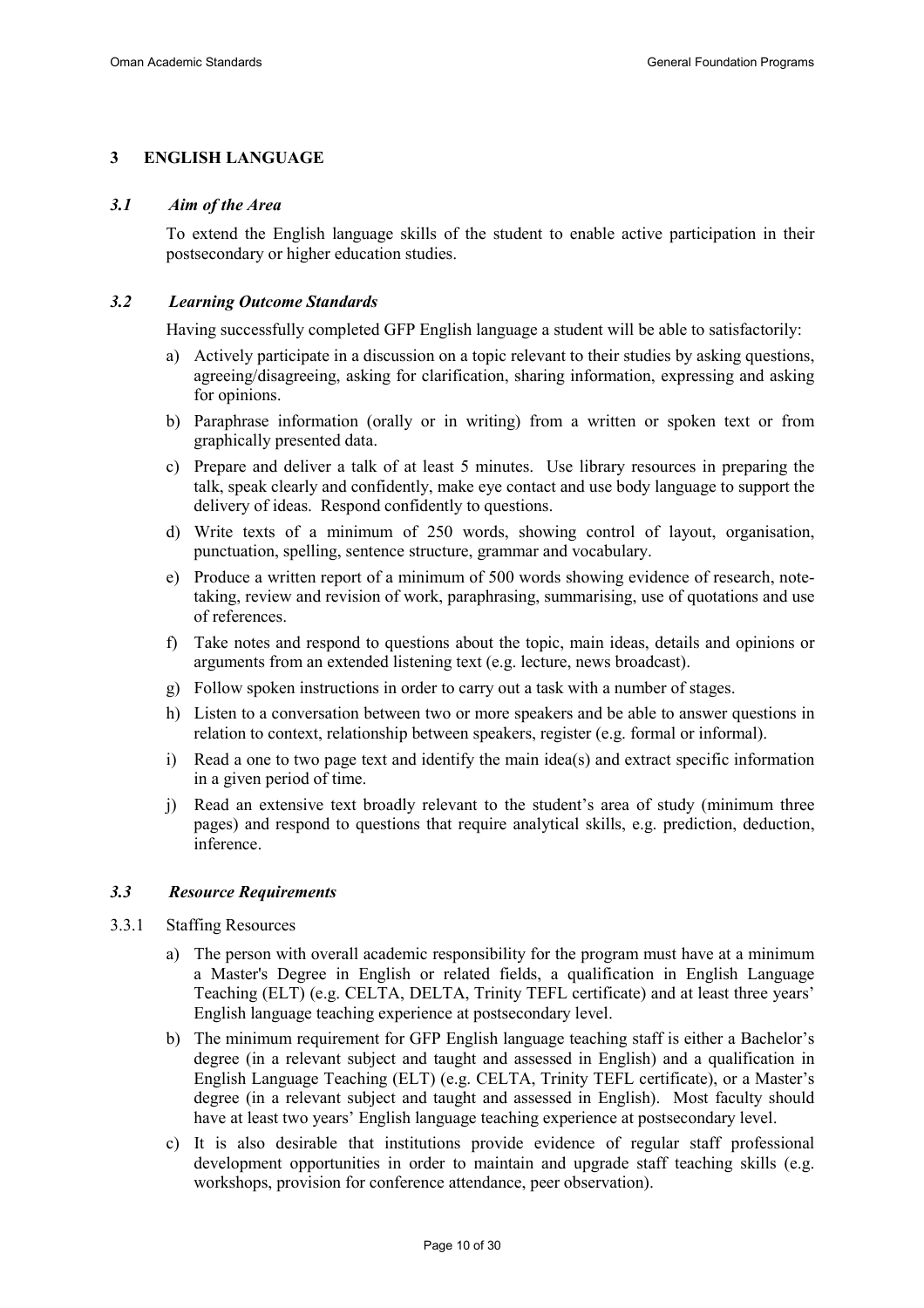#### 3.3.2 Teaching Resources

In order to support students' studies and develop independent learning skills, institutions should provide an environment where students can have regular access to e-learning and computer facilities (e.g. such as an IT or Learning Resource Centre equipped with audio visual aids and computers with software/programs to help students enhance and develop language skills like vocabulary, reading and grammar and listening) and support materials (e.g. a library section dedicated to English language teaching materials or a learning resource centre). Training should be given to staff to facilitate the incorporation of new technology and resources into the teaching program. Where possible, use of these facilities and electronic materials should be incorporated into the teaching programs.

#### 3.4 Advice from the GFP Academic Committee

The contents of this section are not mandatory requirements for licensing or accreditation. They are offered as advice from the GFP Academic Committee and its English Working Group.

- 3.4.1 Course Structure
	- a) English courses ought to be semesterised and all courses ought to be available each semester.
	- b) The ideal maximum class size is about 20.
	- c) If, upon entry-testing (see below), a student is found to require substantially more English tuition than that for which the GFP provides, then it is recommended that the HEI provide that student with access to appropriate additional support, either directly or by referral.

#### 3.4.2 Assessment

Students entering the GFP should be given some form of needs analysis (e.g. a written test, interview or self-evaluation questionnaire) in order to ascertain their current level of English language proficiency and evaluate which skills areas need to be developed. This will enable the institution to decide on the study program for individual students.

Program assessment methods could include both continuous assessment and end of semester exams. However, in order to ensure that the learning outcomes have been achieved and to avoid institutions focusing solely on exam results, a variety of formative and summative assessment methods $3$  could be considered:

- standardized tests/quizzes
- comprehensive exams (teacher-made or institution-made)
- observations
- portfolios

 $\ddot{\phantom{a}}$ 

- research projects (group or individual)
- oral presentations, and/or
- evaluated performances
- evaluation of post-program success

Instruments of assessment could be put on a matrix to show which English language learning outcome(s) were being assessed, as shown in Table 1.

<sup>3</sup> Adapted from 'CEA Standards for English Language Programs and Institutions' (2005) Commission on English Language Program Accreditation, USA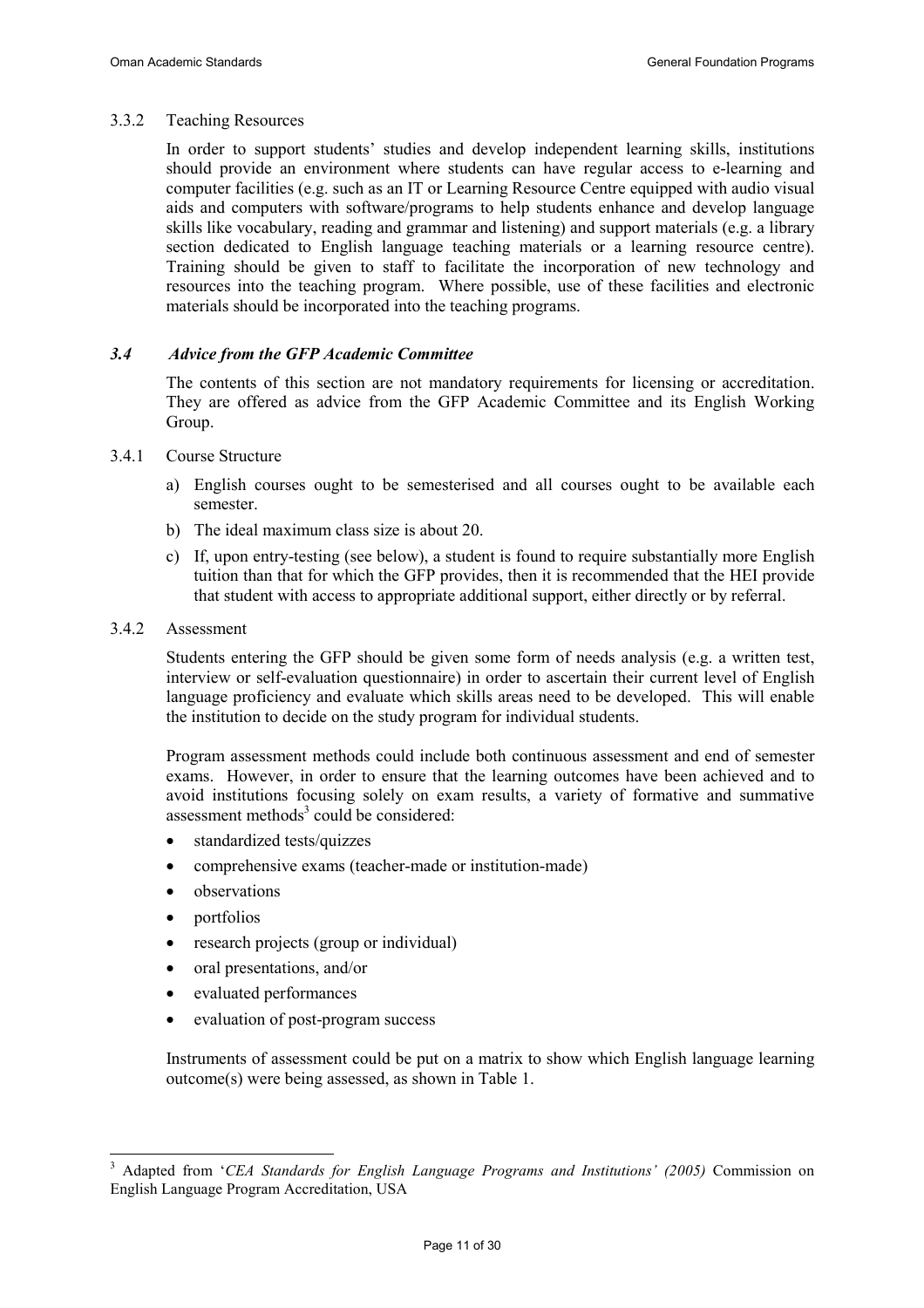| Learning outcome                                                                                                                                                                                                            | Teacher<br>observation | Project Presentation | Class Test |
|-----------------------------------------------------------------------------------------------------------------------------------------------------------------------------------------------------------------------------|------------------------|----------------------|------------|
| Actively participate in a discussion on a topic relevant<br>to their studies by asking questions,<br>agreeing/disagreeing, asking for clarification, sharing<br>information, expressing and asking for opinions.            |                        |                      |            |
| Paraphrase information (orally or in writing) from a<br>written or spoken text or from graphically presented<br>data.                                                                                                       |                        |                      |            |
| Prepare and deliver a talk of at least 5 minutes. Use<br>library resources, speak clearly and confidently, make<br>eye contact and use body language to support the<br>delivery of ideas. Respond confidently to questions. |                        |                      |            |
| Write texts of a minimum of 250 words, showing<br>control of layout, organisation, punctuation, spelling,<br>sentence structure, grammar and vocabulary.                                                                    |                        |                      |            |

#### Table 1. Indicative Assessment Schedule for English Language learning outcomes

Examples of good assessment practice include benchmarking and double marking of assignments; a number of institutions invite external assessors to moderate exam papers and written scripts before and after the examination.

Institutions would need to consider incorporating transparent and consistent mechanisms for providing feedback to students on their progress. This could be done through counseling or advising sessions or written feedback (as opposed to % marks). Evidence of a recorded support system for underperforming students is desirable.

#### 3.4.3 Alternative Assessment

An IELTS score of at least 5.0 (with none of the four areas of writing, speaking, listening and reading below 4.5) or a TOEFL score of at least 500 will be deemed equivalent to passing these standards.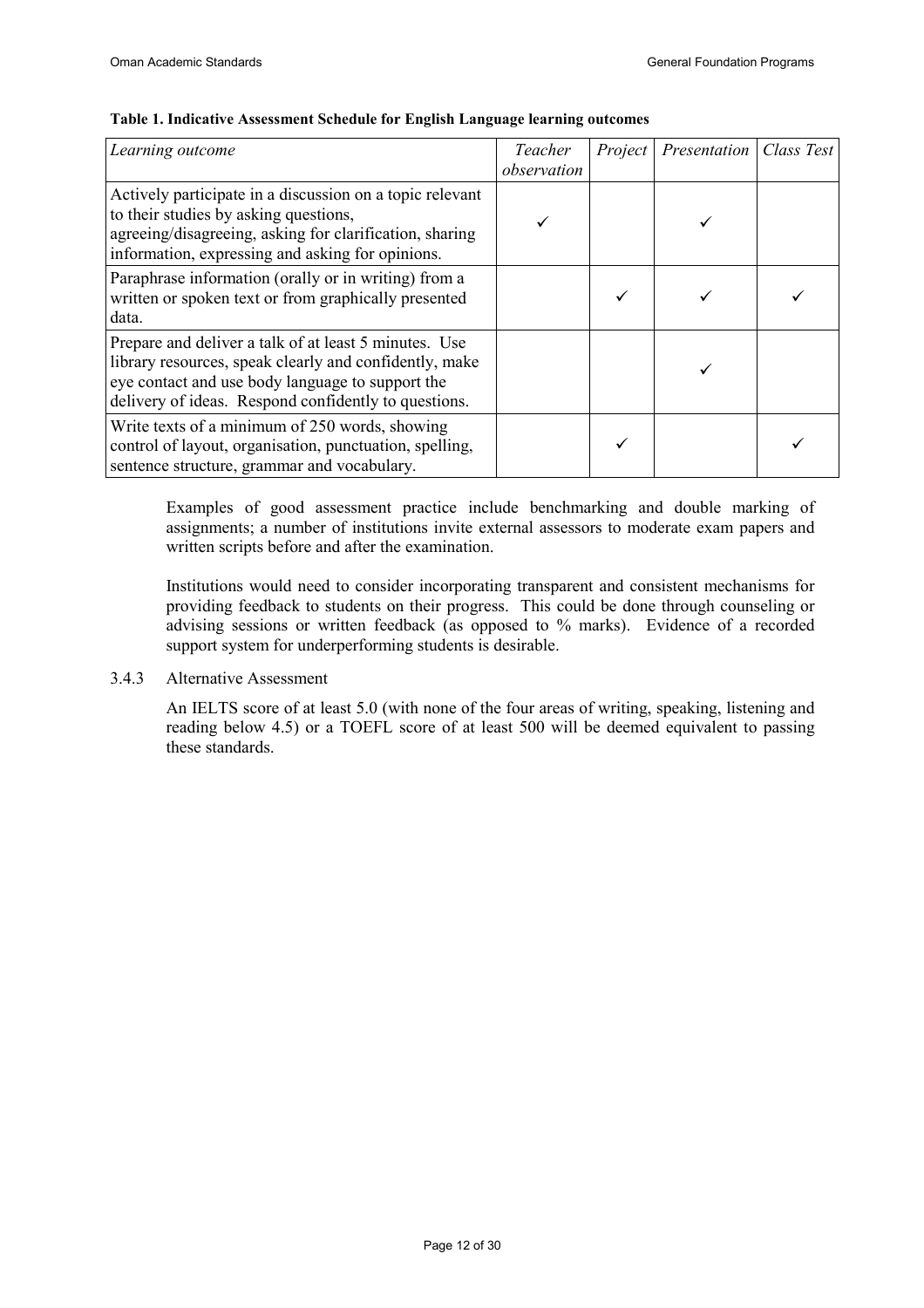# 4 MATHEMATICS

#### 4.1 Aim of the Area

To ensure that students are equipped with the mathematical understanding and skills necessary to meet the cognitive and practical requirements of postsecondary or higher education studies in a variety of disciplines.

#### 4.2 Learning Outcome Standards

The learning outcomes are designed and categorized into three sets:

- Set 1 Basic Mathematics
- Set 2 Applied Mathematics
- Set 3 Pure Mathematics

The Math foundation curricula must be designed to cover 2 sets of learning outcomes, being either:

- Set 1 and Set 2; or
- Set 1 and Set 3

The choice will depend on the students' background and the intended field of higher education program of study. The structure is shown in the following figure.



Figure 1. Structure for Mathematics Foundation Program

#### 4.2.1 Basic Mathematics

This component is compulsory for all GFP students. There are no prerequisites for this set. All secondary school graduates are entitled to enrol in this set. Successful completion of this set is a prerequisite for Set 2 (Applied Mathematics) and Set 3 (Pure Mathematics). These learning outcomes are assessed without the use of any type of calculators in order to develop the mental mathematical skills of the students.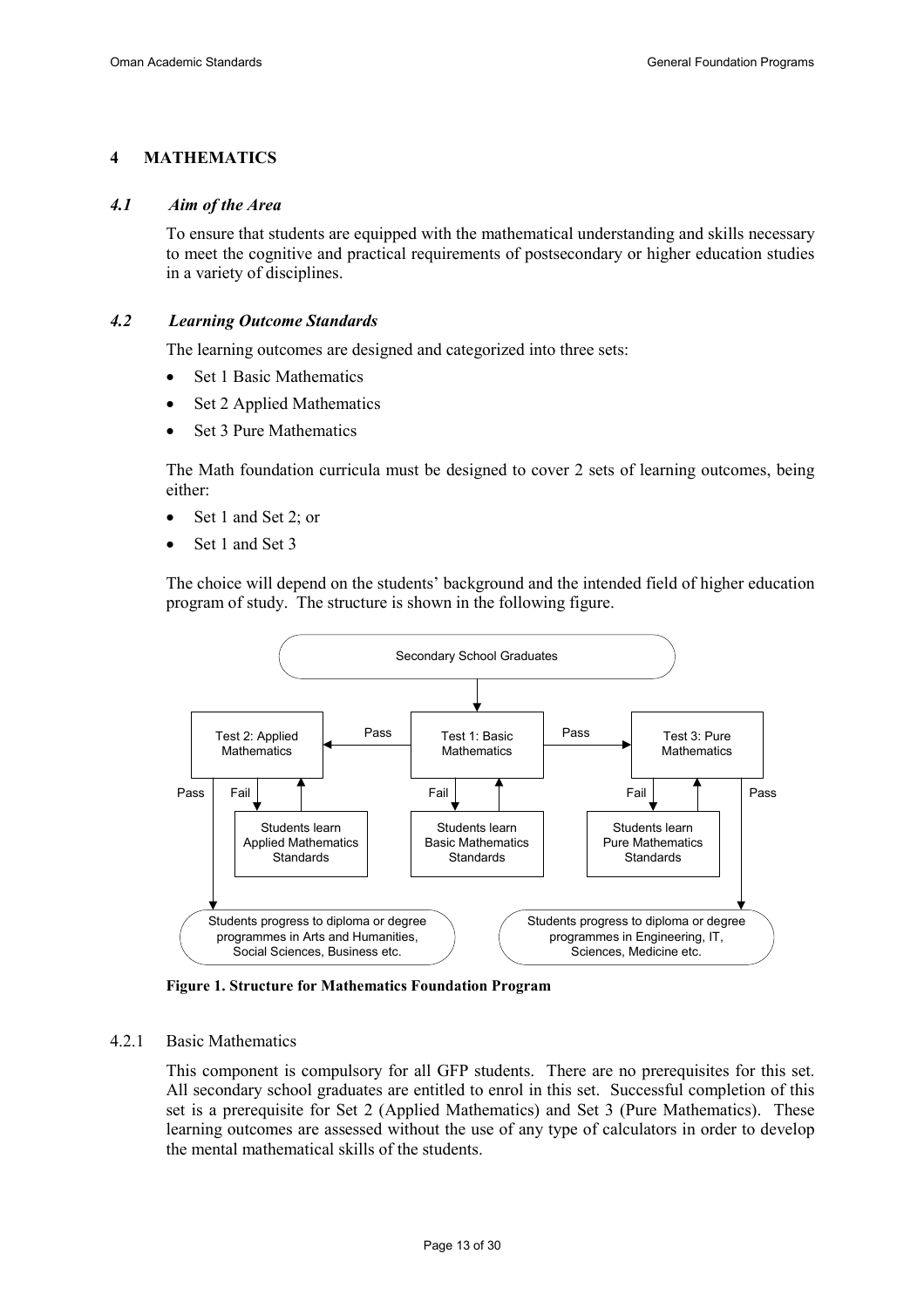Students passing Test 1 (for Set 1) should be able to:

- a) Describe the set of real numbers, all its subsets and their relationship.
- b) Identify and use the arithmetic properties of subsets of integers, rational, irrational, and real numbers, including closure properties for the four basic arithmetic operations where applicable.
- c) Demonstrate an understanding of the exponent laws, and apply them to simplify expression and manipulate fractions, ratios, decimals, and percentages.
- d) Understand measurements and conversion from one unit to another.
- e) Simplify rational expressions and rationalize numerators or denominators.
- f) Translate worded problems into mathematical expression and model simple real life problems with equations and inequalities.
- g) Solve linear equations, equations involving radicals, fractional expression and inequalities.
- h) Use coordinate plane to solve algebraic and geometric problem, and understand geometric concepts such as equation of a circle, perpendicular, parallel, and tangent lines.
- i) Use the three types of symmetry of an equation to sketch its graph.
- j) Perform operations on polynomials and manipulate numerical and polynomial expressions and solve first degree equations.
- k) Use the quadratic formula to find roots of a second-degree polynomial.
- l) Know the relationship between degree and radian measure of an angle and find the length of a circular arc and the area of a sector.
- m) Understand trigonometric and circular functions and use the fundamental trigonometric identities in various problems.
- n) Solve a right angle triangles using angle of elevation and depression.
- o) Apply knowledge of basic algebra and trigonometry in real life problems.
- 4.2.2 Applied Mathematics

This component is designed for secondary school graduates with Applied Mathematics background. According to the current Omani higher education system, these students are entitled to pursue their higher education studies in Business, Education (in History, Geography, Religious Studies, etc), Linguistic Studies, Social Sciences, Arts, etc. Students are entitled to enroll in this set only after successfully passing Test 1.

Students passing Test 2 (for Set 2) should be able to:

- a) Solve two variables linear equations and inequalities and sketch their graph.
- b) Interpret a series of three simultaneous inequalities of two variables, display them graphically and determine the solution set.
- c) Demonstrate an understanding of the definition of a function and its graph.
- d) Solve quadratic, exponential, logarithmic equations, and inequalities.
- e) Solve simple real life problems involving linear, quadratic, and exponential functions graphically and algebraically.
- f) Determine the zeros and the maximum or minimum of a quadratic function, and solve related problems, including those arising from real world applications.
- g) Sketch the graphs of a quadratic, exponential, and logarithmic functions.
- h) Compare simple and compound interest and relate compound interest to exponential growth.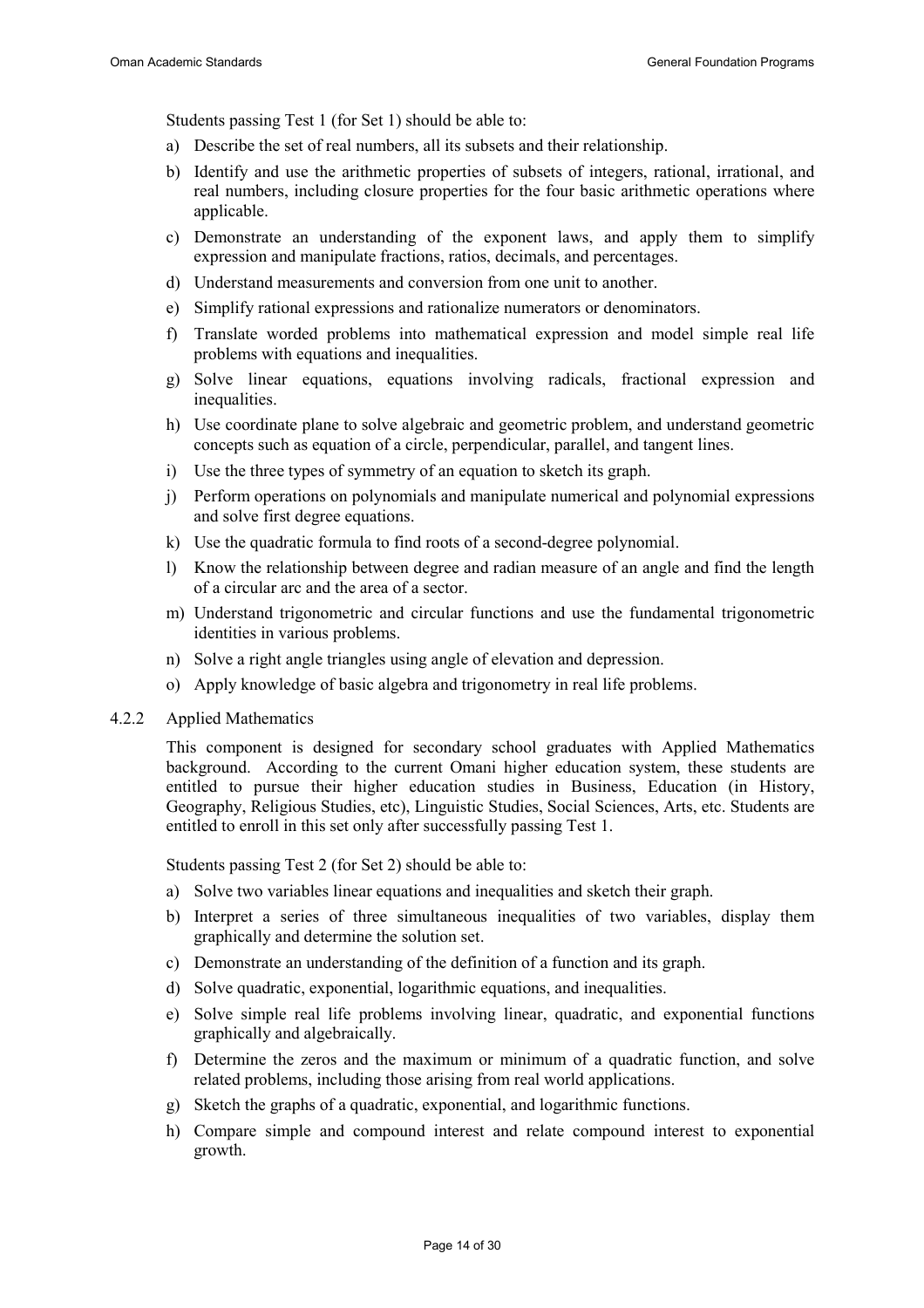- i) Understand the inverse relationship between exponents and logarithms and use this relationship to solve related problems.
- j) Understand basic concepts of descriptive statistics, mean, median, mode and summarize data into tables and simple graphs (bar charts, histogram, and pie chart).
- k) Understand basic probability concepts and compute the probability of simple events using tree diagrams and formulas for permutations and combinations.
- 4.2.3 Pure Mathematics

This component is designed for secondary school graduates with Pure Mathematics background. According to the current Omani higher education system, these students are entitled to pursue their studies in Engineering, Sciences, Agriculture, Medicine and Health Sciences, Education (Science and Mathematics), Law, etc. Students are entitled to enroll in this set only after successfully passing Test 1.

Students passing Test 3 (for Set 3) should be able to:

- a) Demonstrate understanding of the definition of a function and its graph.
- b) Solve quadratic equations using quadratic formula.
- c) Define and manipulate exponential and logarithmic functions and solve problems arising from real life applications.
- d) Understand the inverse relationship between exponents and logarithms functions and use this relationship to solve related problems.
- e) Understand the definition of the different types of angles and measure them in degrees and radians.
- f) Describe analytically the trigonometric and circular functions.
- g) Demonstrate an understanding of trigonometric identities.
- h) Use the law of sines and cosines to solve a triangle and real life problems.
- i) Use appropriate software to interpret equations and graphs.
- j) Understand basic concepts of descriptive statistics, mean, median, mode and summarize data into tables and simple graphs (bar charts, histogram, and pie chart).
- k) Understand basic probability concepts and compute the probability of simple events using tree diagrams and formulas for permutations and combinations.

#### 4.3 Resource Requirements

- 4.3.1 Faculty
	- a) The program coordinator must have at a minimum a Master's degree in mathematics or related fields, a teaching qualification (such as a teaching diploma or a certificate in higher education) and at least three years' mathematics teaching experience at postsecondary level.
	- b) The minimum requirement for GFP Mathematics teaching staff is either a Bachelor's degree in mathematics (or a relevant subject) and a teaching qualification (such as a teaching diploma or a certificate in higher education), or a Master's degree in mathematics or related fields. Most faculty should have at least two years' mathematics teaching experience at postsecondary level.
	- c) It is also desirable that institutions provide evidence of regular staff professional development opportunities in order to maintain and upgrade staff teaching skills (e.g. workshops, provision for conference attendance, peer observation).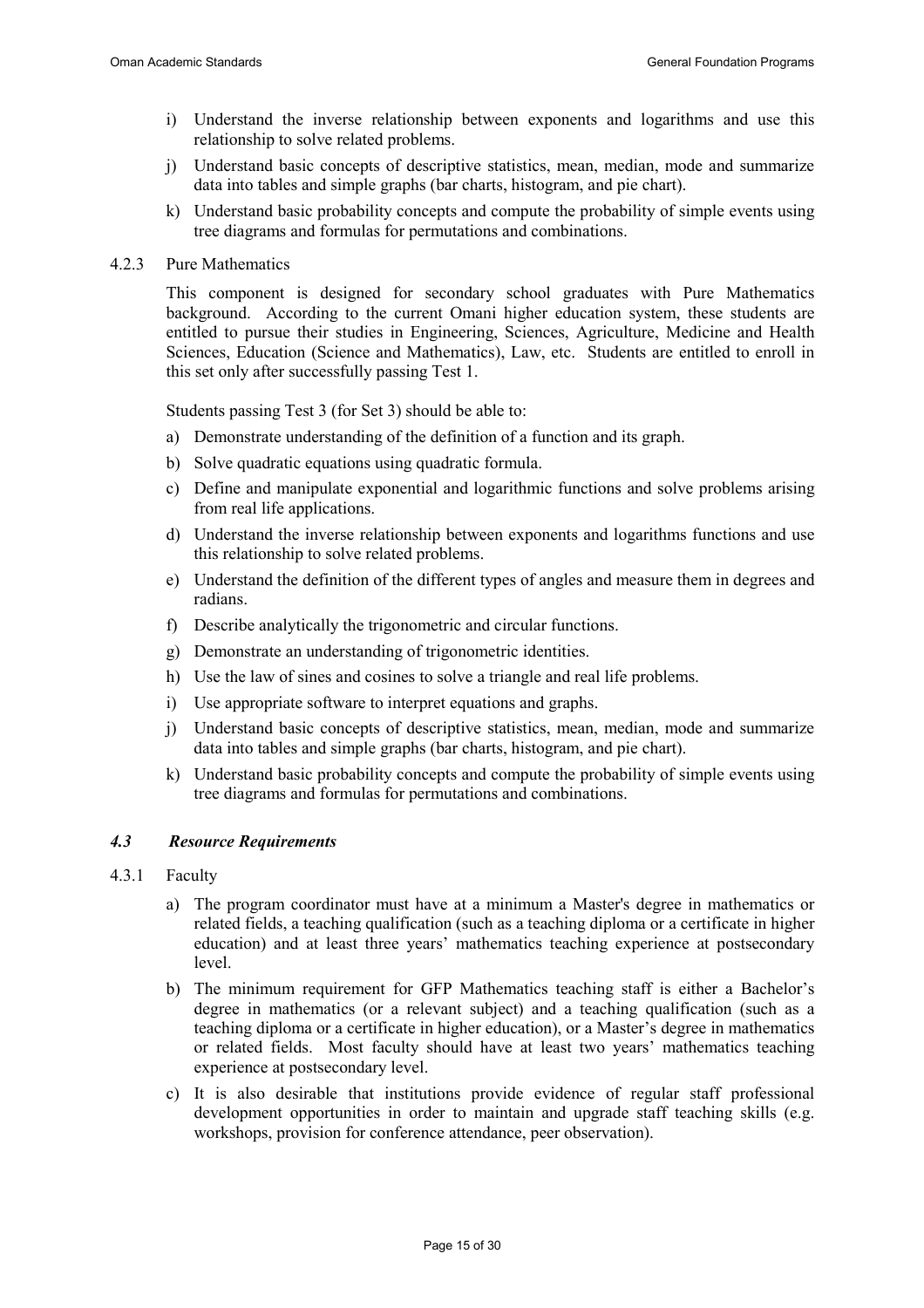#### 4.3.2 Software

Spreadsheets are required for Set 2 and Set 3.

#### 4.4 Advice from the GFP Academic Committee

The contents of this section are not mandatory requirements for licensing or accreditation. They are offered as advice from the GFP Academic Committee and its Mathematics Working Group.

#### 4.4.1 Course Structure

Each set is designed to be delivered in one semester (i.e. 15 weeks) with 3 contact hours per week for lectures plus 1 hour tutorial/problem solving session per week. For each contact hour, the students are expected to work 3 hours outside the class (self study). However, precise arrangements will be for each HEI to determine.

#### 4.4.2 Assessment

It will be the responsibility of each HEI to design and administer its own entry and exit assessment methods for these standards.

#### 4.4.3 The Standards Development and Consultation Process

The development of Mathematics standards involved studying the Omani education system in Grades 11 and 12 where students are given the option to study either "Pure Mathematics" (for those who want to pursue their higher education in Engineering, Science, Information Technology, Medicine, etc) or "Applied Mathematics" (for those who want to pursue their higher education in Business, Administration, Arts, Social Sciences, etc). The Omani syllabi for Mathematics taught in Grades 11 and 12 were used as benchmark in the development of the mathematics foundation program.

In response to feedback on and suggestion for earlier drafts, the Working Group wishes to advise the following:

- a) Probability and Statistics are included in the learning outcomes of both Set 2(Applied Mathematics) and Set 3(Pure Mathematics).
- b) Faculty requirements have been amended to allow options of emphasising either teaching or disciplinary qualifications.
- c) The name of Set 1 (Common Mathematics) has been changed to Set 1(Basic Mathematics) to indicate the basic mathematics level that must be covered by all students.
- d) Conversion of units has been included.
- e) The proposed mathematics learning outcomes is a prerequisite for all the higher education courses including students opting for higher education in arts.
- f) Topics like calculus, differentiation, matrices etc., are not included, since these are beyond the scope of foundation program.
- g) Common items in Set 2 and Set 3 are not moved to Set 1, since these items are at higher levels. Set 1 contains only the basic concepts.
- h) Linear programming has been removed.

### 4.4.4 Suggestions

- a) A math help support facility (such as a Math Help Centre) is recommended with support from concerned faculty or teaching assistants. As an example, such a centre has been implemented at Sultan Qaboos University and has proven to be effective.
- b) Examples of key elements that cover the three sets of learning outcomes (Basic Mathematics, Applied Mathematics, and Pure Mathematics) are shown in Table 2, Table 3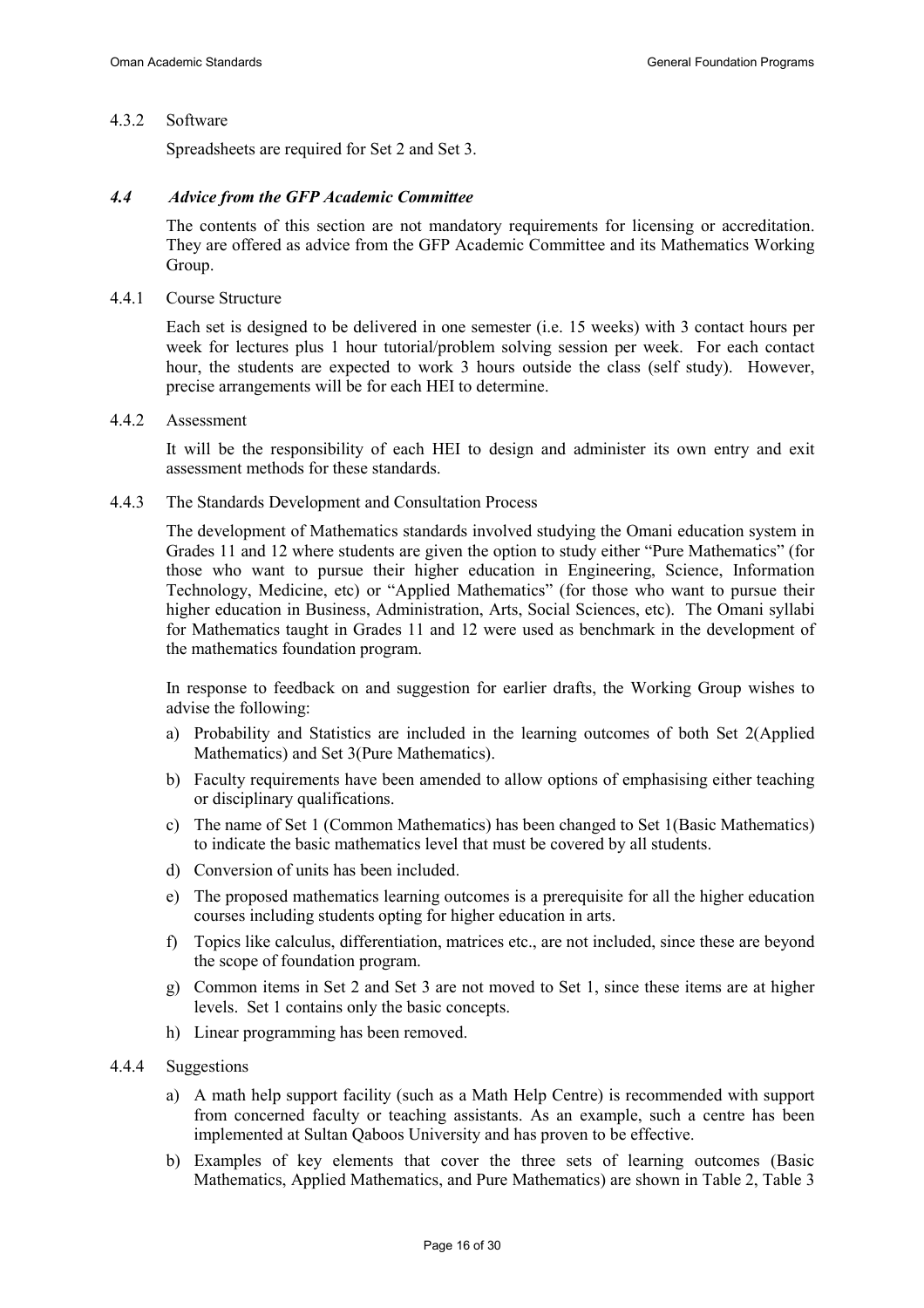and Table 4. It is important to note that these examples of Key Elements are neither compulsory nor part of the standards. Higher education providers are responsible for designing their own curriculum that covers all three sets of learning outcomes.

|  |  | <b>Table 2. Key Curriculum Elements for Basic Mathematics</b> |  |
|--|--|---------------------------------------------------------------|--|
|  |  |                                                               |  |

|              | <b>Fundamentals</b>                                                             |
|--------------|---------------------------------------------------------------------------------|
| 1.1          | <b>Real Numbers</b>                                                             |
| 1.2          | <b>Exponents and Radicals</b>                                                   |
| 1.3          | Measurements and Unit Conversions                                               |
| 1.4          | Algebraic Expressions                                                           |
| 1.5          | Fractional Expressions                                                          |
| 1.6          | <b>Solving Linear Equations</b>                                                 |
| 1.7          | Modelling with Equations                                                        |
| 1.8          | Solving Inequalities                                                            |
| 1.9          | <b>Coordinate Geometry</b>                                                      |
| 1.10         | Lines                                                                           |
| 1.11         | Solving Equations and Inequalities graphically                                  |
| $\mathbf{2}$ | <b>Algebra of Polynomials</b>                                                   |
| 2.1          | Polynomials (degree two): Operations on polynomials, Factorizing, Real zeros of |
|              | Polynomials, Remainder Theorem, Rational zeros, and Factor Theorem.             |
| 2.2          | <b>Rational Functions</b>                                                       |
| 3            | <b>Trigonometry of Right Angle Triangle</b>                                     |
| 3.1          | Angles and Their Measure                                                        |
| 3.2          | Trigonometry of Right Triangles                                                 |
| 3.3          | <b>Trigonometric Functions of Angles</b>                                        |
| 3.4          | <b>Fundamental Identities</b>                                                   |

#### Table 3. Key Curriculum Elements for Applied Mathematics (for secondary school graduates with applied mathematics background)

|                         | <b>Inequalities</b>                                                                                        |
|-------------------------|------------------------------------------------------------------------------------------------------------|
| 1.1                     | Linear Inequalities of two Variables                                                                       |
| 1.2                     | Systems of three Linear Inequalities: Graphic and Algebraic Representations                                |
| $\overline{2}$          | <b>Functions and Graphs</b>                                                                                |
| 2.1                     | Quadratic functions: Vertex, Domain, Range, Axis of Symmetry and Intercepts and Graph by<br>Transformation |
| 2.2                     | Modelling with Quadratic Functions                                                                         |
| 2.3                     | Algebra of Functions and Compositions                                                                      |
| 2.4                     | One-to-One Functions and their Inverses                                                                    |
| 2.5                     | Solving Quadratic Equations by Factorizing, Quadratic Formula and Completing Square                        |
| 3                       | <b>Exponential and Logarithmic functions</b>                                                               |
| 3.1                     | Graphs of Exponential and Logarithmic Functions                                                            |
| 3.2                     | Laws of Logarithms                                                                                         |
| 3.3                     | Exponential and Logarithmic Equations                                                                      |
| 3.4                     | Modelling with Exponential Function                                                                        |
| $\overline{\mathbf{4}}$ | <b>Basic Concepts on Statistics and Probability</b>                                                        |
| 4.1                     | Measures on Central Tendency (Mean, Median & Mode)                                                         |
| 4.2                     | Measures on Dispersion (Variance & Standard Deviation)                                                     |
| 4.3                     | Introduction to Probability                                                                                |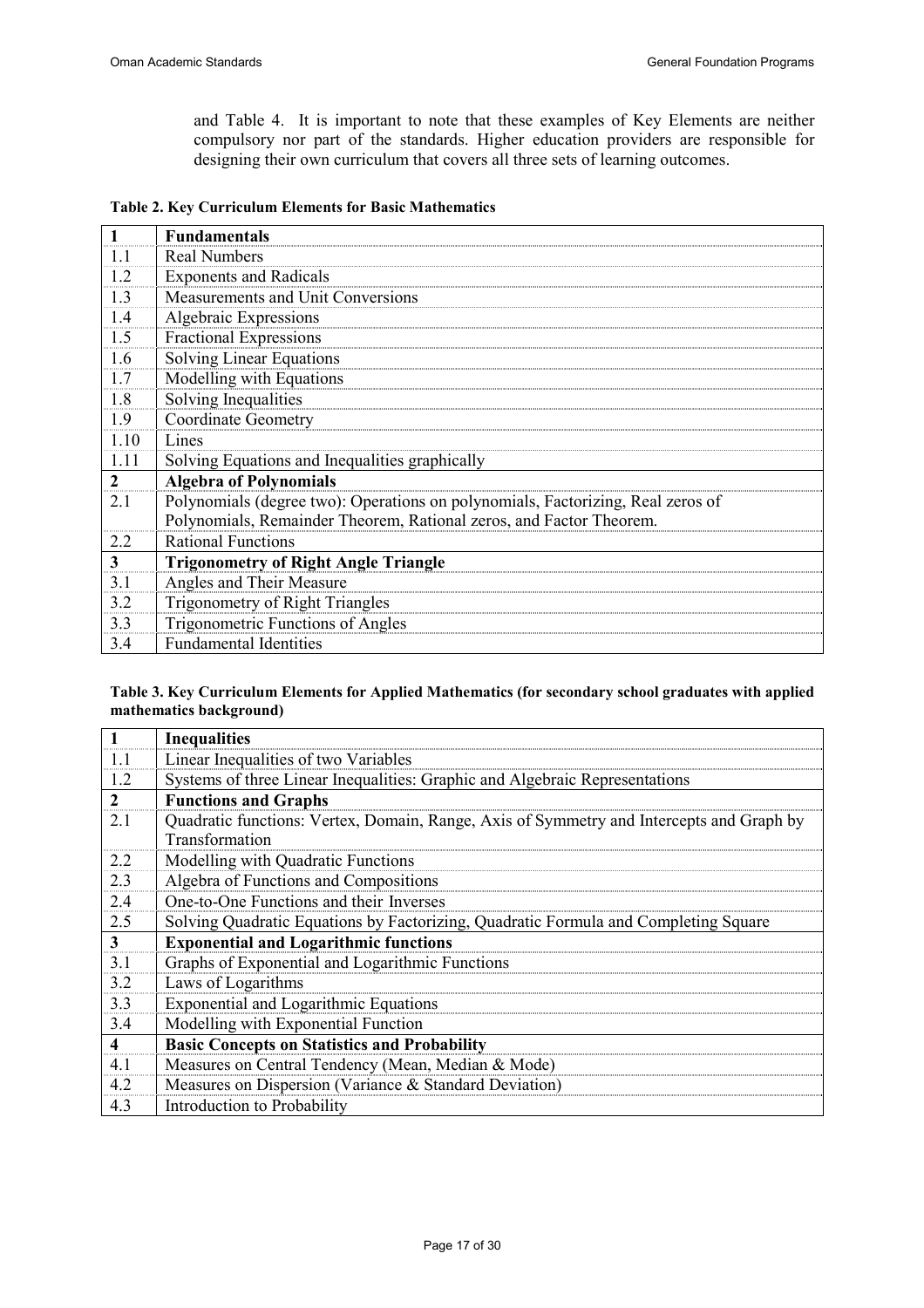| 1                       | <b>Functions and Graphs</b>                                                         |
|-------------------------|-------------------------------------------------------------------------------------|
| 1.1                     | Vertex, Domain, Range, Axis of Symmetry and Intercepts and Graph by Transformation  |
| 1.2                     | Algebra of Functions and Compositions                                               |
| 1.3                     | One-to-one Functions and their Inverses                                             |
| 1.4                     | Solving Quadratic Equations by Factorizing, Quadratic Formula and Completing Square |
| 1.5                     | Complex Roots of Quadratic Equation                                                 |
| 1.6                     | Modelling with Quadratic Functions                                                  |
| $\overline{2}$          | <b>Exponential and Logarithmic Function</b>                                         |
| 2.1                     | <b>Exponential and Logarithmic Functions</b>                                        |
| 2.2                     | Solving Exponential and Logarithmic Functions                                       |
| 2.3                     | Graph of exponential and logarithmic Functions and Graph of Transformations         |
| 2.4                     | Modelling with Exponential Function                                                 |
|                         |                                                                                     |
| 3 <sup>1</sup>          | Trigonometry                                                                        |
| 3.1                     | Unit circle and Basic Trigonometric Functions                                       |
| 3.2                     | Graphs and Graphs of Transformations of Sine, Cosine Functions                      |
| 3.3                     | <b>Addition and Subtraction Formulas</b>                                            |
| 3.4                     | Double-angle, Half-angle and Product-sum Formula                                    |
| 3.5                     | <b>Inverse Trigonometric Functions</b>                                              |
| 3.6                     | Solving Trigonometric Equations                                                     |
| 3.7                     | The Laws of Sines and Cosines                                                       |
| $\overline{\mathbf{4}}$ | <b>Basic Concepts on Statistics and Probability</b>                                 |
| 4.1                     | Measures on Central Tendency (Mean, Median & Mode)                                  |
| 4.2                     | Measures on Dispersion (Variance & Standard Deviation)                              |

#### Table 4. Key Curriculum Elements for Pure Mathematics (for secondary school graduates with pure mathematics background)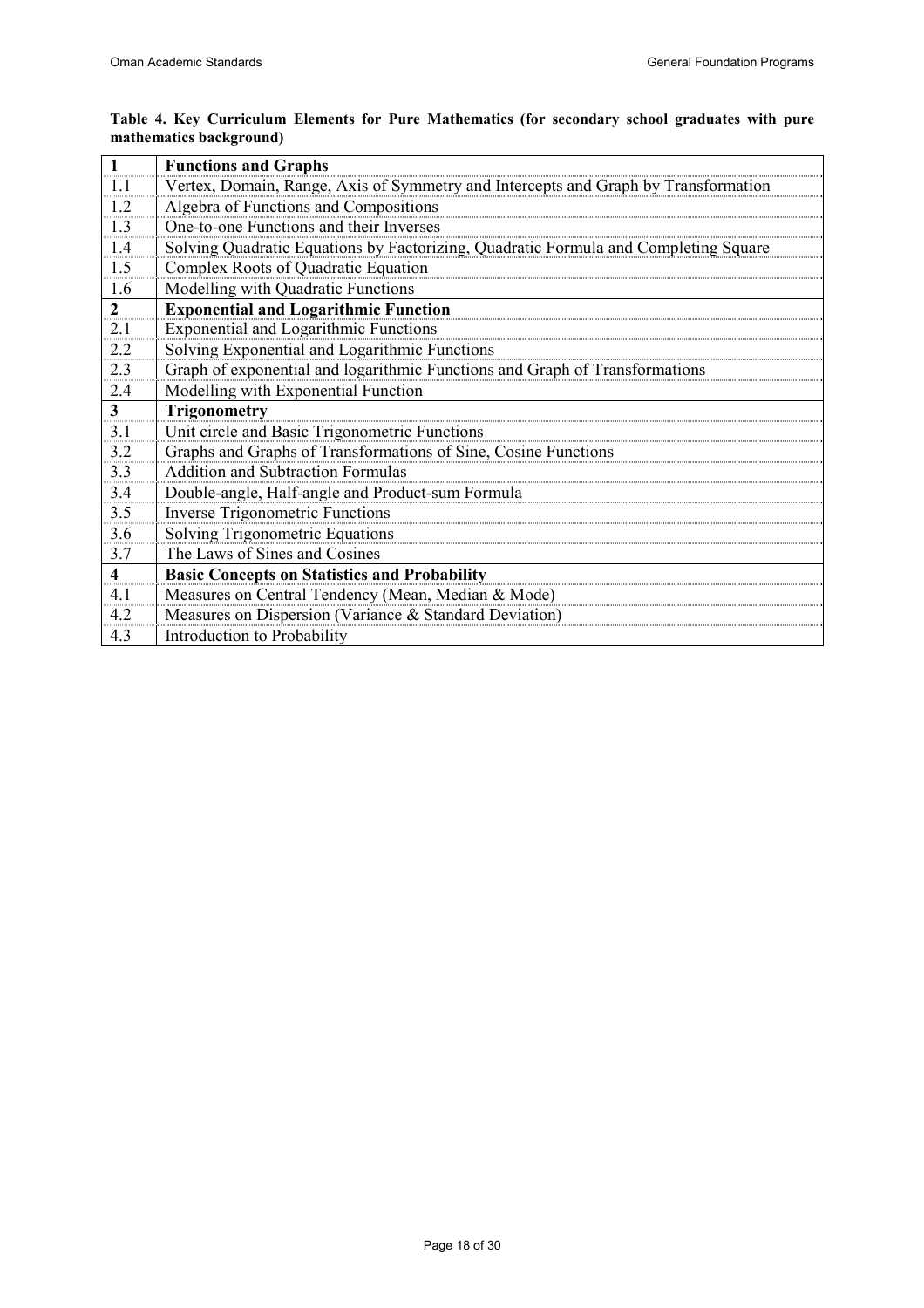# 5 COMPUTING

#### 5.1 Aim of the Area

To ensure that students are equipped with the computing and IT understanding and skills necessary to source, process and communicate information related to their postsecondary or higher education studies in a variety of disciplines.

#### 5.2 Learning Outcome Standards

5.2.1 Computer Fundamentals

Students are required to understand the make-up of personal computer system in terms of hardware and software, data storage and memory. Students shall also understand how information networks are used within computing and be aware of the uses of computer based software applications in everyday life.

- a) Describe the main functional blocks of a computer system and how they work in sequence to process information.
- b) Hardware:
	- Identify and describe the function of different hardware components such as CPU, storage systems, types of memories like RAM, ROM etc. and common input and output devices.
	- Compare and contrast different types of computers, including network computers, personal computers, laptops and PDAs.
	- Explain the terms Hertz (incl. MHz, GHz) and byte (incl. KB, MB, GB, TB).
- c) Software:
	- Identify and explain the different types of software: operating systems, application software and programming software.
	- Install and uninstall software applications.
- d) Working with Computers:
	- Identify the requirements for a computer suitable for purchasing for student usage.
	- Demonstrate a basic understanding of computer ergonomics (seating, lighting, positioning, ventilation etc.) and explain the common health problems associated with computer usage and ways to avoid them.
	- Explain the concept of software copyright.
	- Explain the terms shareware, freeware, end-user license agreement.
	- Explain the Omani data protection legislation.
	- Demonstrate basic keyboard skills.
- 5.2.2 Basic Computer Operation and File Management

Students are required to understand and be familiar with the basic principles of operation of a personal computer system and with basic principles of file management using a computer.

- a) Understand and demonstrate proper Switching-ON and Shutting-OFF of the computer.
- b) Open, modify, save and close files and application programs.
- c) Successfully connect basic peripheral devices (e.g. a printer).
- d) Understand the hierarchical structure of drives, files and folders.
- e) Understand the meaning and types of file extensions.
- f) Understand the different types of menus.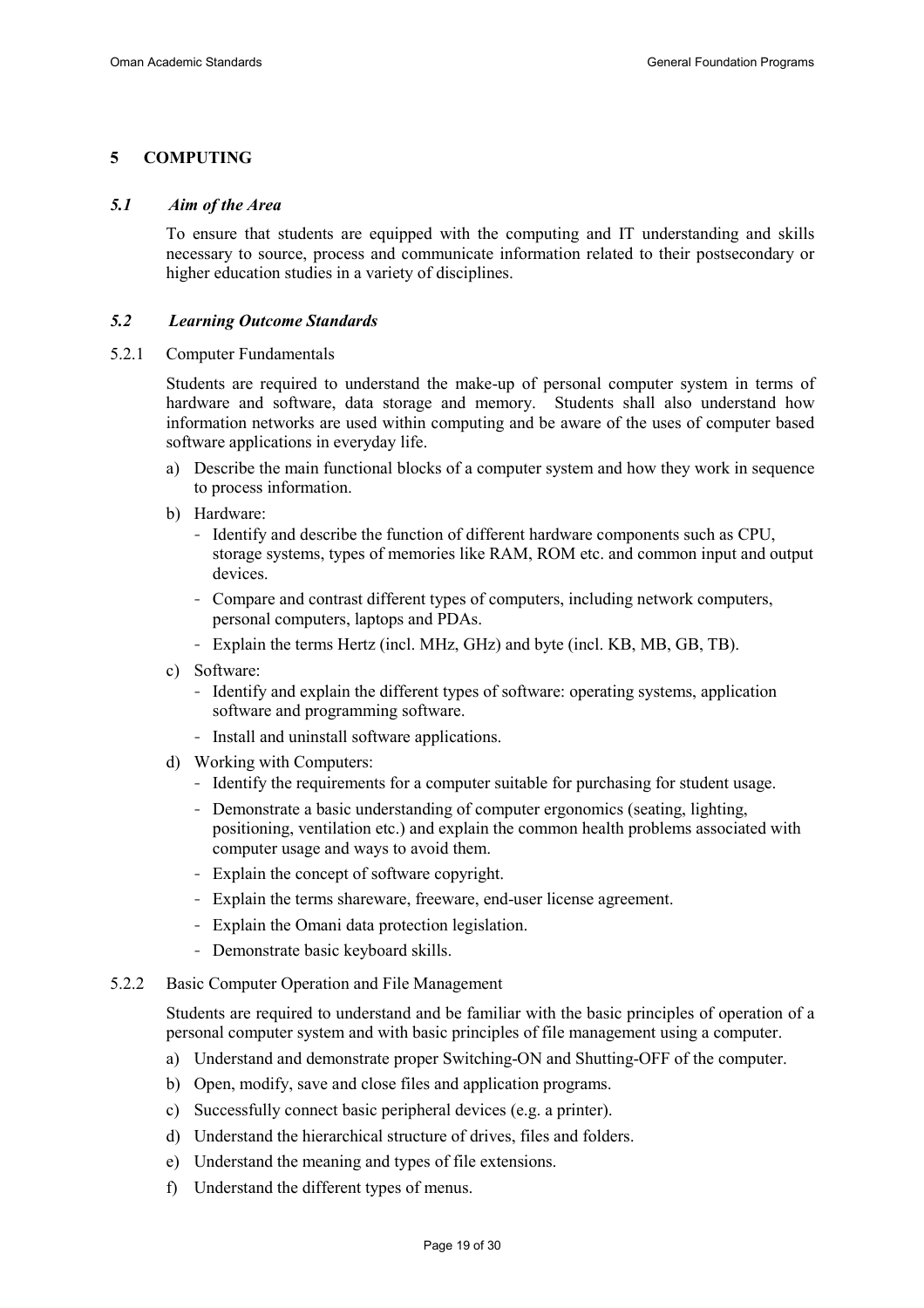- g) Save documents in any permitted location in different formats.
- h) Explain different types of viruses (including worms, Trojans etc.) and clean viruses and worm-infected systems with appropriate software.
- i) Explain Privacy issues, good passwords and access rights.
- j) Demonstrate formatting of floppy disks and removable media; usage of USB drives, writing files to CD-R/RW media and backing up of data.
- k) Demonstrate Logging on and off a computer network.
- l) Demonstrate how to compress and decompress (zip/unzip) individual files and files in a folder.
- m) Demonstrate good password creation practice.
- n) Demonstrate searching for files and folders.
- o) Demonstrate the use of built-in help menu.

#### 5.2.3 Word Processing

The general objective of this component is to equip students with the essential skills that they need to create good quality documentation during their studies.

- a) Recognise, open, modify, navigate, save and close a word application file.
- b) Open and close a new or existing document and switch between multiple documents.
- c) Understand various page set-up options, page orientation, page sizes and setting up of margins.
- d) Understand the use of page layout, page borders and shading.
- e) Display/hide toolbars.
- f) Understand different types of menus in a word processing application.
- g) Explain the difference between text, paragraph, and document level formatting.
- h) Identify different text formats, e.g. bold, italic, font type, size and colour; cases, subscript, superscript; different types of bullets/numbering etc.
- i) Understand changing the line spacing in a document and aligning text left, centre and right justified.
- j) Insert automatic page numbers, header/footer, foot/end notes, auto shapes, pictures, symbols, special characters etc.
- k) Use search/replace to find/replace a specific word/phrase in a document.
- l) Move/delete/resize picture/image/chart in a document or between different documents.
- m) Understand the use of borders and shading in a document.
- n) Demonstrate use of automatic spell/grammar checking & correction.
- o) Understand some basic short cut keys.
- p) Understand various print options and how to print documents after preview.
- q) Demonstrate formatting at the character, paragraph and document levels.
- r) Demonstrate the ability to convert written text into a formatted electronic document.
- s) Insert text and/or characters and/or pictures/drawings from various sources.
- t) Demonstrate use of the copy/cut/paste functions.
- u) Explain the terms associated with a table, e.g.: column, row, cell, and demonstrate table creation, manipulation of cells, data insertion and formatting.
- v) Use built-in help functions.
- w) Understand and demonstrate the ability to print documents using various print options, using the default printer and a network printer.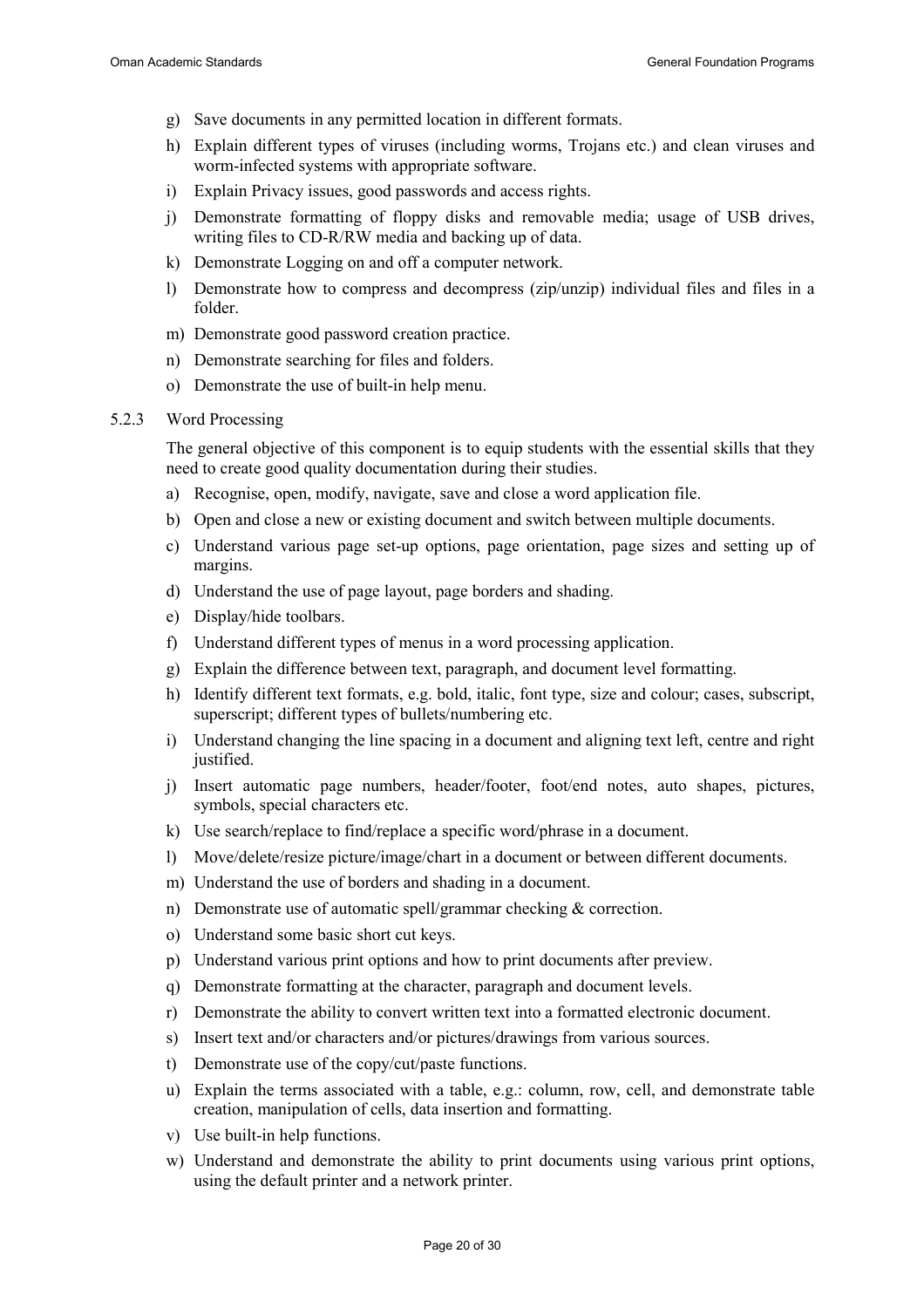#### 5.2.4 Spreadsheets

The general objectives of this component are to equip students with the essential skills that they need to create good quality spreadsheets during their studies, and the understanding of Spreadsheet packages so that they can utilize it for data processing tasks during their studies and in future.

- a) Recognise, open, modify, navigate, save and close a spreadsheet application file.
- b) Identify the main components of a spreadsheet window.
- c) Explain the basic uses of spreadsheets.
- d) Create, Open, Save, and Close spreadsheets.
- e) Use the help system effectively.
- f) Identify and use the different menus and toolbars to set up the worksheets.
- g) Demonstrate how to insert, store and manipulate data.
- h) Demonstrate how to handle (Insert, rename, delete, duplicate, move etc.) worksheets.
- i) Generate various formulas using built-in functions and use them appropriately and correctly to solve problems.
- j) Demonstrate the formatting of data, cells, rows and columns in a worksheet.
- k) Create and manipulate different types of charts/graphs on the worksheet data.
- l) Explain usage of formulas and functions in a worksheet.
- m) Explain generating various charts and graphs.
- n) Explain how to sort, link and consolidate spreadsheets.
- o) Demonstrate the understanding of various print options and how to print spreadsheets and charts after appropriate page set-up and pre-view.
- p) Demonstrate use of the edit (copy/cut/paste etc) functions.
- q) Demonstrates the ability to reproduce a hand written table as an electronic spreadsheet.
- r) Demonstrates the ability to perform basic analysis of data using graphs and charts.

#### 5.2.5 Presentation

The general objectives of this component are to equip students with the essential skills that they need to create professional presentations during their studies and an understanding of presentation packages so that they can utilize them for presenting information in an effective manner during their studies and in the future.

- a) Recognise, open, modify, navigate, save and close a presentation application file.
- b) Identify and use different design layouts and presentation view modes.
- c) Use help system effectively.
- d) Demonstrate how to use display/hide toolbars.
- e) Identify and use different types of menus in a presentation application.
- f) Explain the difference between master slide and other slides.
- g) Explain Animation and Colour scheme.
- h) Explain the main formatting features to improve the appearance of the slides.
- i) Demonstrate the ability to use various print options to print the presentation slides.
- j) Demonstrate the ability to insert pictures and objects to enhance the outlook of the presentation.
- k) Demonstrate the use of adding notes, header and footer, updated dates and automatic numbering for the presentation.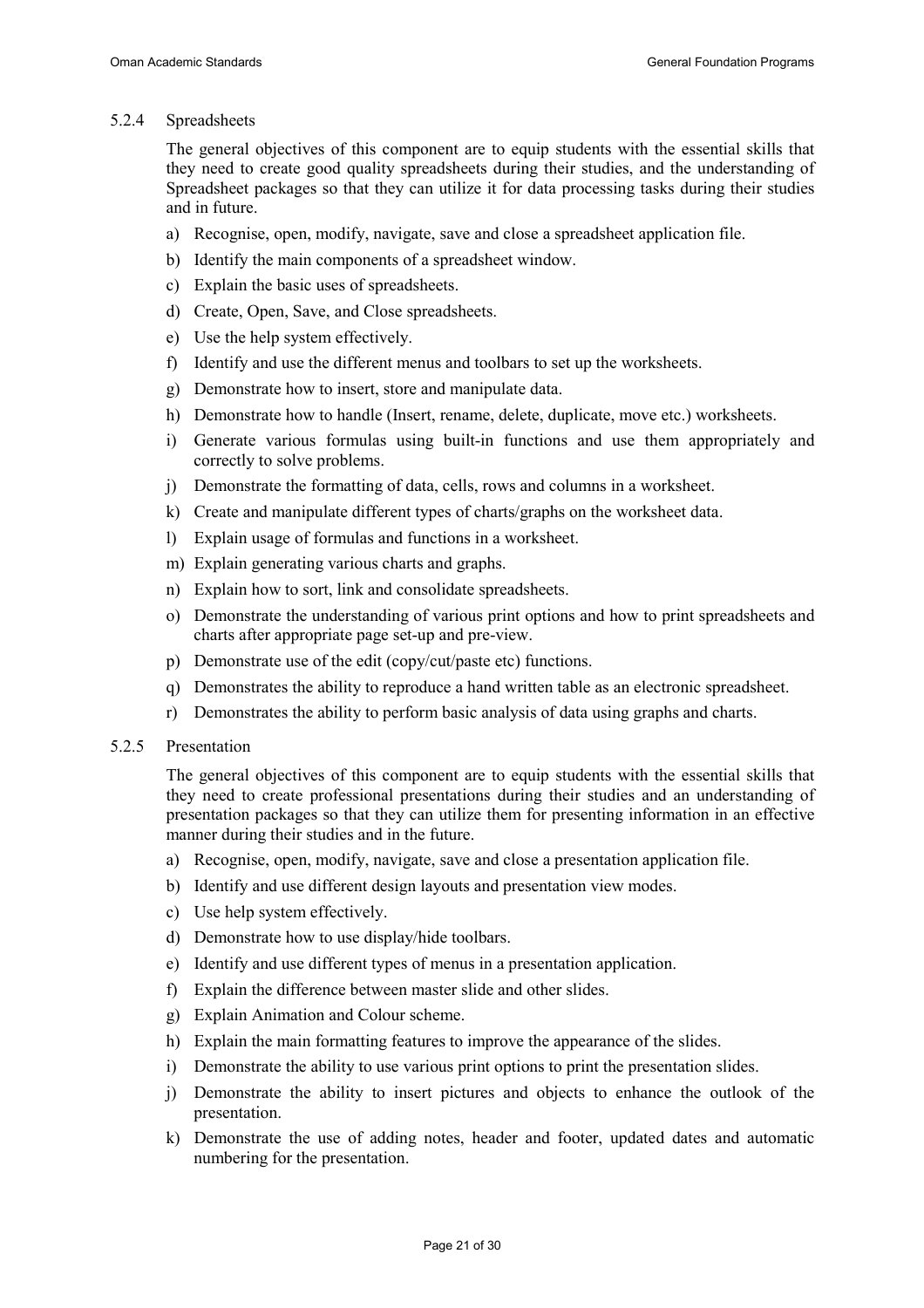- l) Demonstrate the ability to duplicate, move slides within the presentation and between open presentations.
- m) Demonstrate the use of transition and animation effects.
- n) Demonstrate the use of proofing tools to correct the content of the presentation.
- 5.2.6 Internet, WWW and Email

The general objective of this component is to introduce students to the fundamentals of computer networks and communication systems which assist in providing the students with the tools for searching and accessing information remotely and using electronic mails for communicating with other people.

- a) Network and Internet Fundamentals:
	- Identify network fundamentals, types and the benefits and risk of network computing.
	- Understand the history and jargon associated with the Internet.
- b) Browsing the Internet:
	- Identify the purpose of a browser in accessing information on the World Wide Web (WWW) and navigate the Web.
	- Understand how to deal with web browser tools such as: Book Mark, display and hide built-in toolbars, deleting browsing history and print web pages.
	- Be able to search the Internet for information using search engine such as: Google, Yahoo, Ask Me, etc.
- c) Electronic Mail:
	- Understand how electronic mail works including the components of electronic mail message, electronic mail address, and electronic mail options.
	- Create an e-mail account, read and send electronic mail messages, reply and forward electronic mail message, Use of Cc – Bcc, and manage attachments.
	- Create a new address list, add, delete, and update a mail address to an address list.
	- Manage the inbox through sorting messages, creating folders and finding message.
	- Identify the sent items; deleted items, and Junk E-Mail folders.
	- Identify the security issues with electronic mails.
- d) Identify how computers are used in different areas of work, school and home:
	- Identify risks to personal and organizational data.
	- Understand the protected web sites, use of digital certificates, encryption decryption, uses of firewall and how to get protected from Hackers etc.
	- Describe the effect of IT on our lives and on society generally.

# 5.3 Resource Requirements

- 5.3.1 Faculty
	- a) The person with overall academic responsibility for the program must have at a minimum a Master's degree in computing science or related fields (such as Information Technology), a teaching qualification (such as a teaching diploma or a certificate in higher education) and at least three years' computing teaching experience at postsecondary level.
	- b) The minimum requirement for GFP computing teaching staff is either a Bachelor's degree in computing science (or a relevant subject) and a teaching qualification (such as a teaching diploma or a certificate in higher education), or a Master's degree in computing science (or a relevant subject). Most faculty should have at least two years' computing teaching experience at postsecondary level.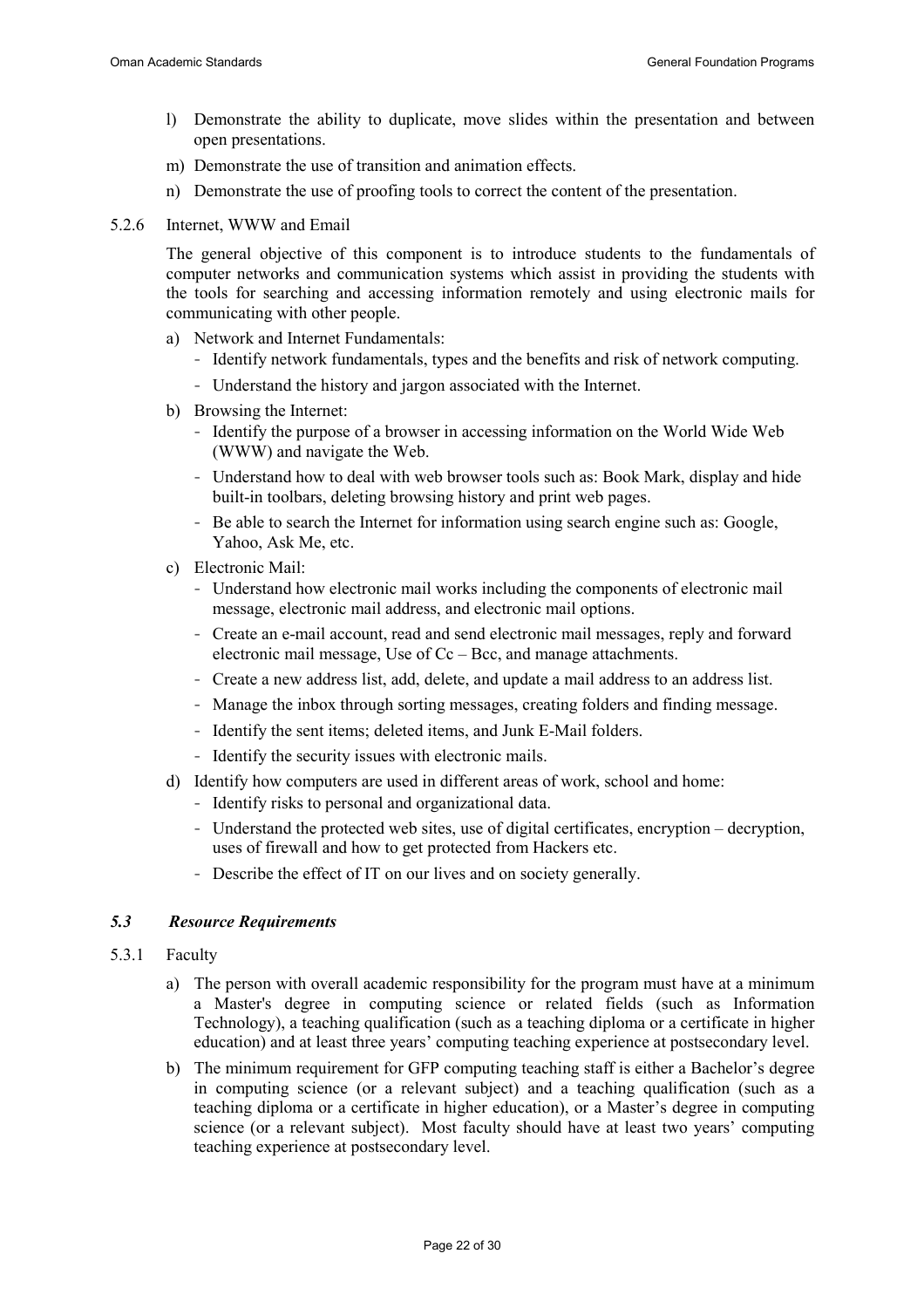- c) It is also desirable that institutions provide evidence of regular staff professional development opportunities in order to maintain and upgrade staff teaching skills (e.g. workshops, provision for conference attendance, peer observation).
- 5.3.2 Computing Resources
	- a) Adequate number of Personal Computer (PC) systems (with 1:1 student to PC ratio), with contemporary hardware and software configurations and with necessary peripheral devices (refer to Table 5).
	- b) Facilities for students to print.
	- c) Word processing, spreadsheet and presentation packages, of a version capable of handling most contemporary user requirements.
	- d) All software used by the HEI must have current licenses.
	- e) Network login facility.
	- f) Constant access to the Internet.
	- g) Appropriate Reference books.

#### Table 5. Minimum Hardware and Software Configuration for Student Computers

| Computer          | <b>Minimum Requirements</b>                                                         |  |  |  |
|-------------------|-------------------------------------------------------------------------------------|--|--|--|
| <b>Components</b> |                                                                                     |  |  |  |
| <b>CPU</b>        | Pentium III 500 MHz or higher processor, Mac G4 Processor or higher, or             |  |  |  |
|                   | equivalent processor                                                                |  |  |  |
| Operating         | Windows 2000 with SP1/XP with SP2/Vista, Mac OS X version 10.2.8 or later,          |  |  |  |
| System            | Linux, or any equivalent operating system                                           |  |  |  |
| <b>RAM</b>        | 256 MB or more                                                                      |  |  |  |
| Hard Disk         | 1 GB hard drive space or more                                                       |  |  |  |
| Video             | $1024 \times 768$ resolution or higher                                              |  |  |  |
| Monitor           | 15" or more; colour                                                                 |  |  |  |
| Network Adapter   | Fast Ethernet 100Mbps or more                                                       |  |  |  |
| Word processor    | Microsoft word XP/2003/Vista, Open Office Word, or any other equivalent word        |  |  |  |
|                   | processor                                                                           |  |  |  |
| Spread Sheet      | Microsoft Excel XP/2003/Vista, Open Office Excel, or any other equivalent           |  |  |  |
| Software          | Spread sheet software                                                               |  |  |  |
| Presentation      | Microsoft PowerPoint XP/2003/Vista, Open Office PowerPoint, or any other            |  |  |  |
| Software          | equivalent presentation software                                                    |  |  |  |
| E-Mail User       | Microsoft outlook XP/2003/Vista, Open Office outlook, outlook express, Yahoo        |  |  |  |
| Agent             | e-mail, Google e-mail, or any other equivalent E-Mail user agent software           |  |  |  |
| Web Browser       | Internet Explorer (IE) 5 or higher, Opera 8 or higher, Netscape 8.1.0 or higher, or |  |  |  |
|                   | any other equivalent web browser                                                    |  |  |  |

#### 5.4 Alternative Standard

A HEI which has an accredited ICDL Training Centre and uses it for the GFP will be deemed to have met these program standards and will automatically pass the assessment of its Computing program for the purposes of GFP accreditation.

# 5.5 Advice from the GFP Academic Committee

The contents of this section are not mandatory requirements for licensing or accreditation. They are offered as advice from the GFP Academic Committee and its Computing Working Group.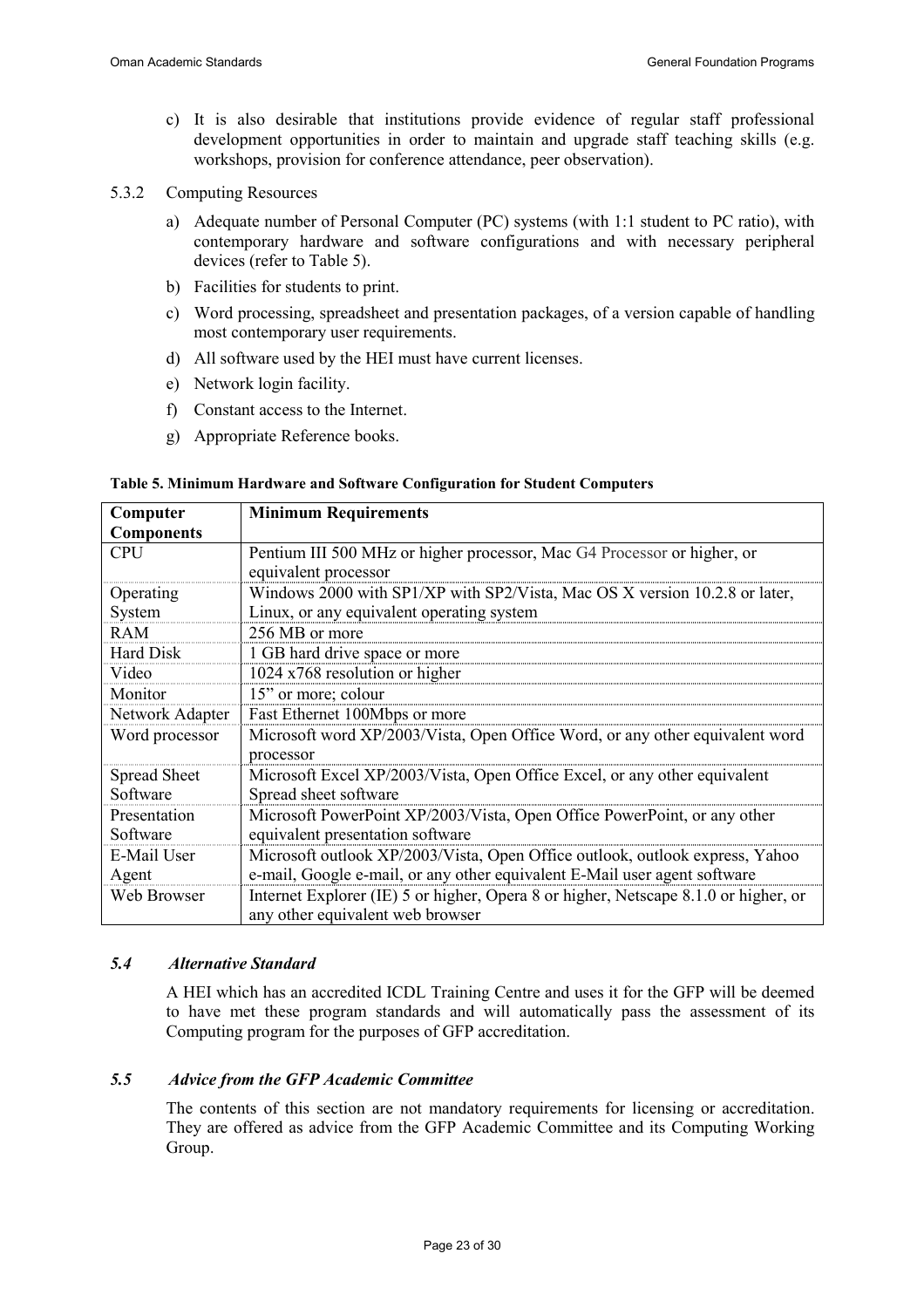#### 5.5.1 Course Structure

The program structure is limited to a definition of numbers of hours so that higher education providers have the flexibility to offer the computing  $\&$  IT component of their GFP either in 'block' or 'weekly' mode. At least 60 hours is recommended.

- 5.5.2 Assessment
	- a) The program is essentially competency based and hence, the assessment also is expected to be competency based. Students will be required to be assessed for demonstration of conceptual understanding and practical competency in all the areas in this standard by way of using suitable methods of assessment including multimedia based tools.
	- b) Attainment by the students of ICDL will be regarded as equivalent to them having met these standards.
- 5.5.3 The Standards Development and Consultation Process

The Working Group took into consideration a wide range of feedback on the draft standards, including new suggestions, received during and after the symposium. Many suggestions were accepted and have been incorporated into these final standards. Specific examples follow:

- a) Some advanced learning outcomes have been removed because they are too advanced for a GFP.
- b) The number of learning outcomes in each area has been reduced in order to ensure the totality is achievable within 60 hours.
- c) The suggestion to have two levels of IT standards basic and advanced was not accepted by the Working Group because it would exceed the requirements and time available for a GFP. HEIs have the prerogative to structure these standards according to two modules, the first being a prerequisite for the second, if they so choose.
- d) The suggestions to have standards on databases and Web publishing were not accepted by the Working Group because these areas are beyond the level of foundation IT and are not 'generic' (i.e. a large proportion of higher education students will not require these skills for their further studies).
- e) A range of international standards were taken into consideration, including ICDL, Cambridge and  $IC^3\mathcal{R}$ .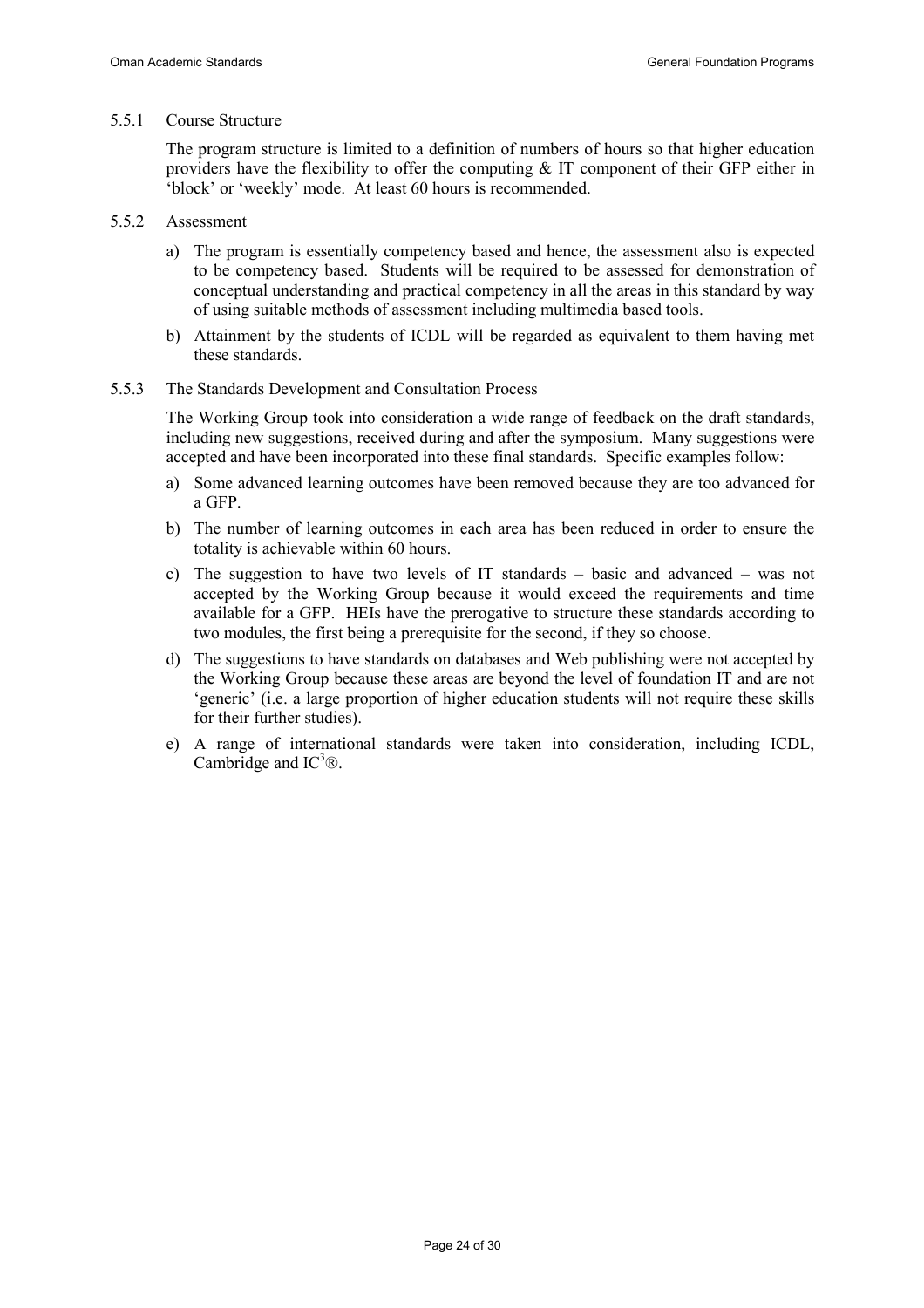#### 6 GENERAL STUDY SKILLS

#### 6.1 Aim of the Area

To equip students with fundamental study and academic skills needed for postsecondary or higher education studies.

General Study Skills may be taught either as specific course/s, or may be embedded into each of the English, Mathematics and Computing courses. This will require careful attention to ongoing curriculum and instructional design by HEI faculty.

Students who meet the English, Computing and Mathematics standards upon entry testing are awarded the GFP certificate in full, and thereby exempt from the Study Skills standards in the GFP (see 2.4(c)). Therefore, it is expected that HEIS will also be able to demonstrate how they have incorporated these Study Skills standards into the first year of their diploma and degree programs.

#### 6.2 Learning Outcome Standards

- 6.2.1 Managing time and accepting responsibility
	- a) Work in pairs or groups and participate accordingly i.e. take turns, initiate a discussion, interrupt appropriately, express an opinion.
	- b) Follow university policies on attendance and punctuality.
	- c) Bring required materials (pens, pencils, folder, etc) to class.
	- d) Work to imposed deadlines.
	- e) Show respect for teachers and others and their rights to have a difference of opinion.
	- f) Use a variety of study techniques.
	- g) Create term planners and study schedules noting key dates/events.
	- h) Complete homework on time.
	- i) Continually revise one's work.
	- j) Independently access and use computer labs and the internet for language learning.
	- k) Identify preferred study strategies based on learning styles.
	- l) Organise a feasible study schedule that accommodates other responsibilities.
	- m) Describe learning experiences, challenges, insights in a daily journal.
	- n) Organise and maintain a system of recording vocabulary (keep a vocabulary log).
	- o) Organise and maintain a portfolio of one's work.

#### 6.2.2 Research Skills

- a) List the key ideas to guide search for information.
- b) Use the library system for finding, borrowing and returning library material.
- c) Use an English-English dictionary for language learning.
- d) Use a contents page and an index to locate information in a book.
- e) Extract relevant information from a book or article using a battery of reading strategies (e.g. skimming, scanning, etc.).
- f) Locate a book/journal in the library using the catalogue.
- g) Find topic-related information in a book/journal in the library using the catalogue.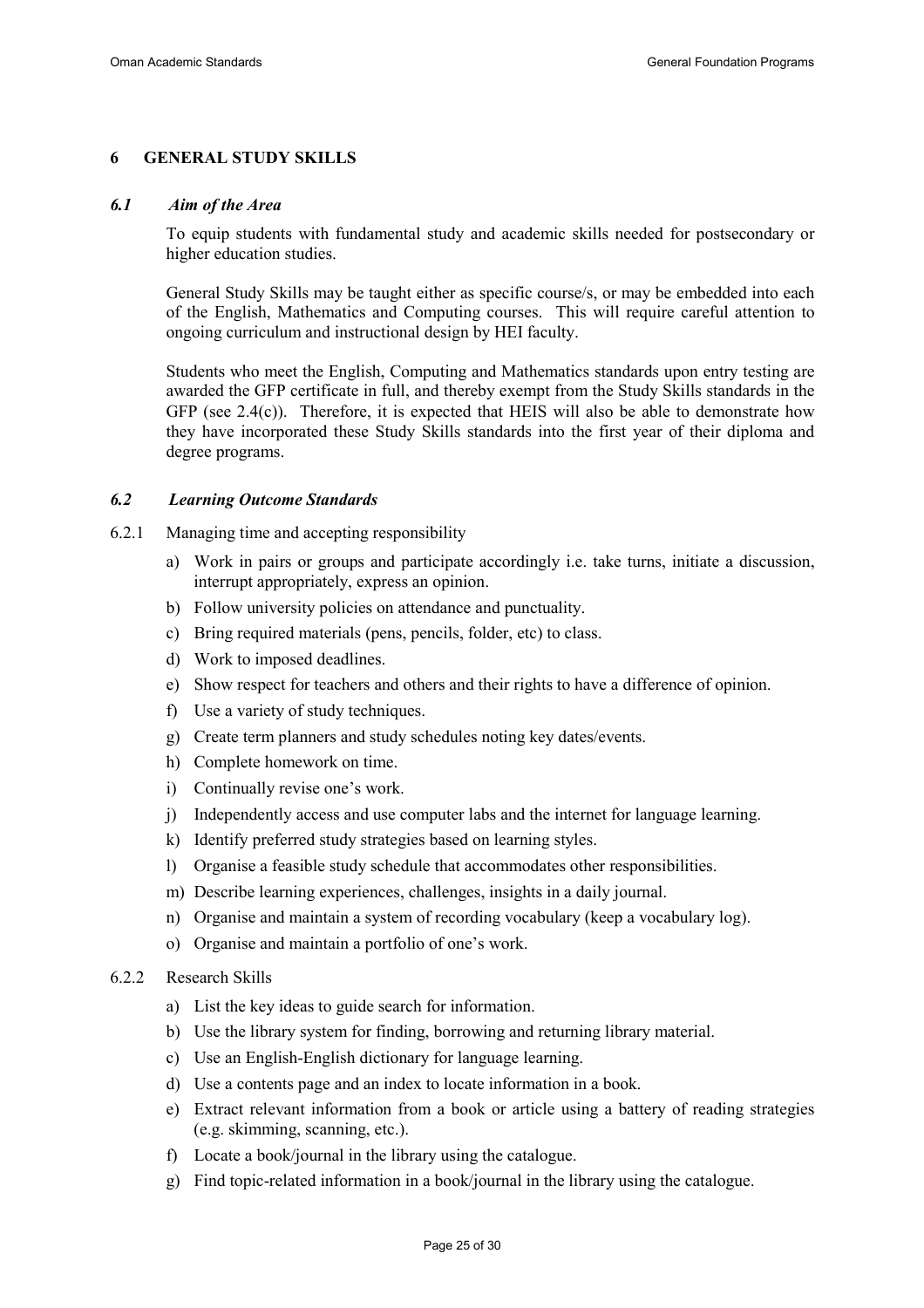- h) Find specific information using internet search engines and electronic resources.
- i) Cite a source in accordance with academic conventions.
- j) Classify and sort new information.
- k) Select or reject a source based on difficulty level, relevance and currency.
- l) Assess the reliability, objectivity and authenticity of a source.
- m) Summarise and paraphrase information in one's own words.
- 6.2.3 Taking Notes
	- a) Recall and define main concepts.
	- b) Utilize abbreviations and symbols.
	- c) Use English rather than Arabic for notes in margins and glossing vocabulary.
	- d) Extract and record key information (the gist) from a written or spoken source based on own interpretation of information.
	- e) Adopt a note-taking strategy (e.g. Cornell system; mind mapping).
	- f) Support key points with relevant additional details.
	- g) Organise information to enable quick reference at a later date.
	- h) Date one's notes.
	- i) Use notes to create a summary.
	- j) Reproduce key information and supporting details from notes in one's own words.
	- k) Sort out information and reject irrelevant pieces.
- 6.2.4 Giving Presentations
	- a) Outline and define main concepts.
	- b) Address questions from the audience.
	- c) Plan and conduct a presentation based on information from written material, interviews, surveys, etc.
	- d) Speak in a clearly audible and well paced voice.
	- e) Follow a presentation format.
	- f) Use presentation language (discourse markers etc.).
	- g) Achieve the key aim of informing the audience.
	- h) Make use of audio/visual aids when giving oral presentations.
	- i) Tailor content and language to the level of the audience.
	- j) Maintain some eye contact with audience.
	- k) Speak from notes in front of an audience using index cards.
	- l) Observe time restrictions in presentations.
	- m) Organise and present information in a logical order at a comprehensible speed.
	- n) Invite constructive feedback and self-evaluate the presentation.

# 6.3 Resource Requirements

Study skills are considered part of the English standards. To help students develop learner autonomy an environment for promoting self study should be set up (e.g. a self access centre). There should be working areas that are equipped with computers and software that are adequate for contemporary student use, instructional programs and reading materials. Experienced facilitators should be available to help and guide the students in their independent learning.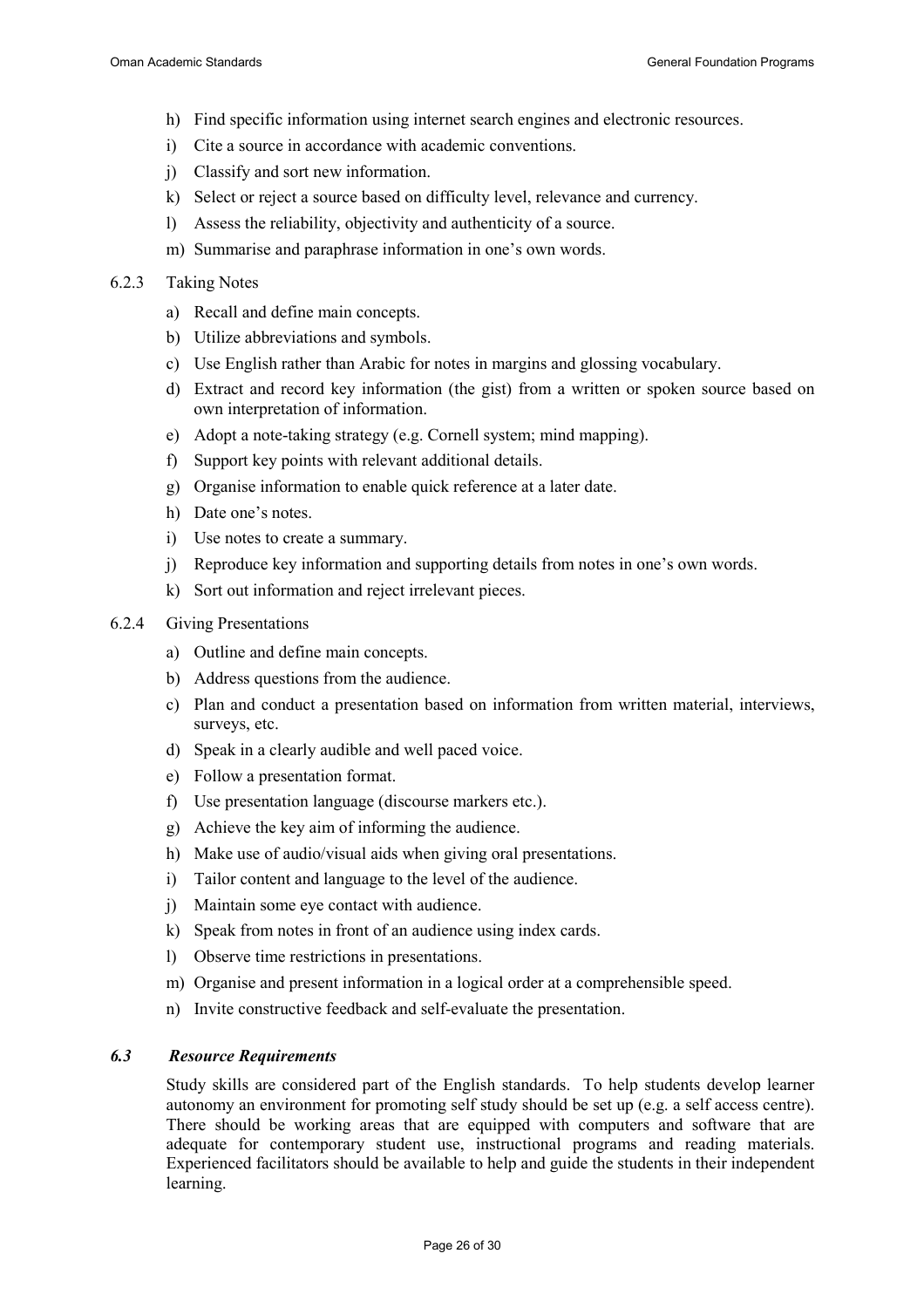#### 6.4 Advice from the GFP Academic Committee

The contents of this section are not mandatory requirements for licensing or accreditation. They are offered as advice from the GFP Academic Committee and its Study Skills Working Group.

#### 6.4.1 Assessment

The acquisition of study skills should be assessed through a combination of summative and formative methods. Some examples follow:

- a) Teacher Mark: A few marks (3 to 5 marks) are given to students for their in-class participation, attendance, punctuality in turning in homework and coming to class.
- b) Student portfolio: All students must keep a portfolio of their work and update it continuously. They also use the portfolio to create their study plans and their reflections on their learning and learning styles.
- c) Student Project: Students undertake projects to help them acquire and apply the research and presentation skills. The project is part of the requirements for the study skills course. The project involves researching a topic and conducting a presentation. The students are assessed on their research and presentation.
- d) Out of class work log: Students are expected to take charge of their own learning outside the class time. They should show evidence of their work in a log which is checked by the teacher regularly. The log should be part of the student assessment (2 to 4 marks). The out of class work includes using language programs and reading materials in the self access centre and other resources.
- e) Vocabulary log: Students keep and update a log of new vocabulary they learn in all courses. The log is checked by the teacher continuously. A mark is given based on the content and organization of the log (2 to 4 marks). Students should be given clear guidelines about the vocabulary they should record and how.
- f) Institutions could also choose to have more authentic methods of assessment, such as interviews, role plays, peer reviews, debates, etc.

Instruments of assessment could be put on a matrix to show which Study Skills learning outcome(s) were being assessed, as shown in Table 6.

| Learning outcome                              | Teacher<br>mark | Student<br>portfolio | $\vert$ Out of class $\vert$ Vocabulary $\vert$ Short tests* $\vert$<br>work log | log | Projects |
|-----------------------------------------------|-----------------|----------------------|----------------------------------------------------------------------------------|-----|----------|
| Managing time and<br>accepting responsibility |                 |                      |                                                                                  |     |          |
| Research skills                               |                 |                      |                                                                                  |     |          |
| Taking notes                                  |                 |                      |                                                                                  |     |          |
| Giving presentations                          |                 |                      |                                                                                  |     |          |

Table 6. Indicative Assessment Schedule for English Language learning outcomes

\* A series of short tests that asks the students to create notes from different courses, a text and a listening and then use their notes to answer questions. The tests could be either part of a study skills course or the English Language listening course.

#### 6.4.2 Course Structure

As stated previously, General Study Skills may be taught either as specific course/s, or may be embedded into each of the English, Mathematics and Computing courses. To facilitate the acquisition and application of the study skills learning outcomes, a number of measures could be taken:

a) The skills need to be taught and assessed throughout the GFP but at varying degrees of difficulty at each proficiency level. This could be done through introducing a series of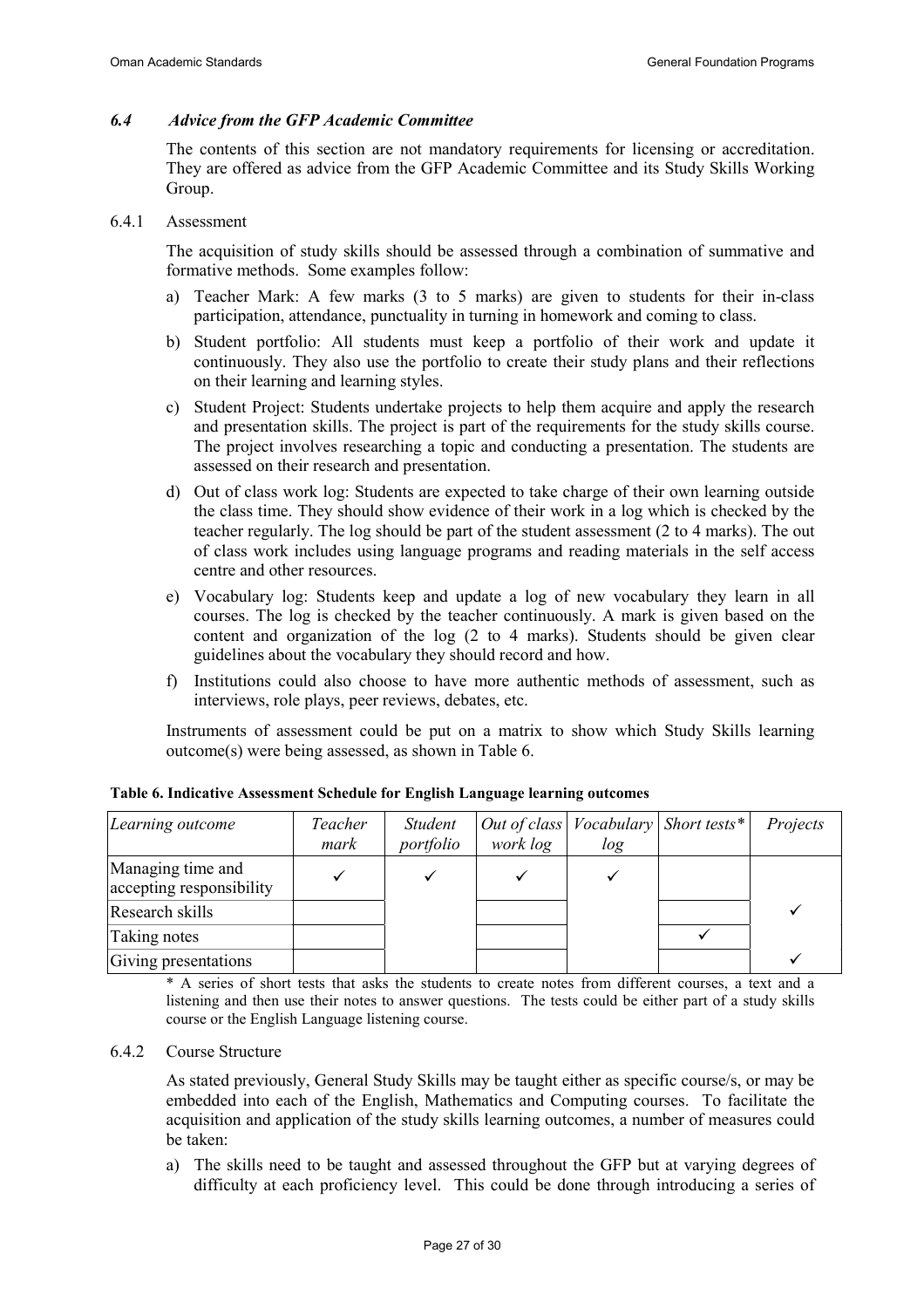mini study skills courses or workshops that could help students learn and apply the skills through explicit instruction and application.

- b) The acquisition of the study skills is largely learner dependent. It is therefore important that the students are made aware of the nature and requirements of the college culture through student guides, brochures, etc.
- c) The skills could be reinforced in all courses in the GFP and beyond.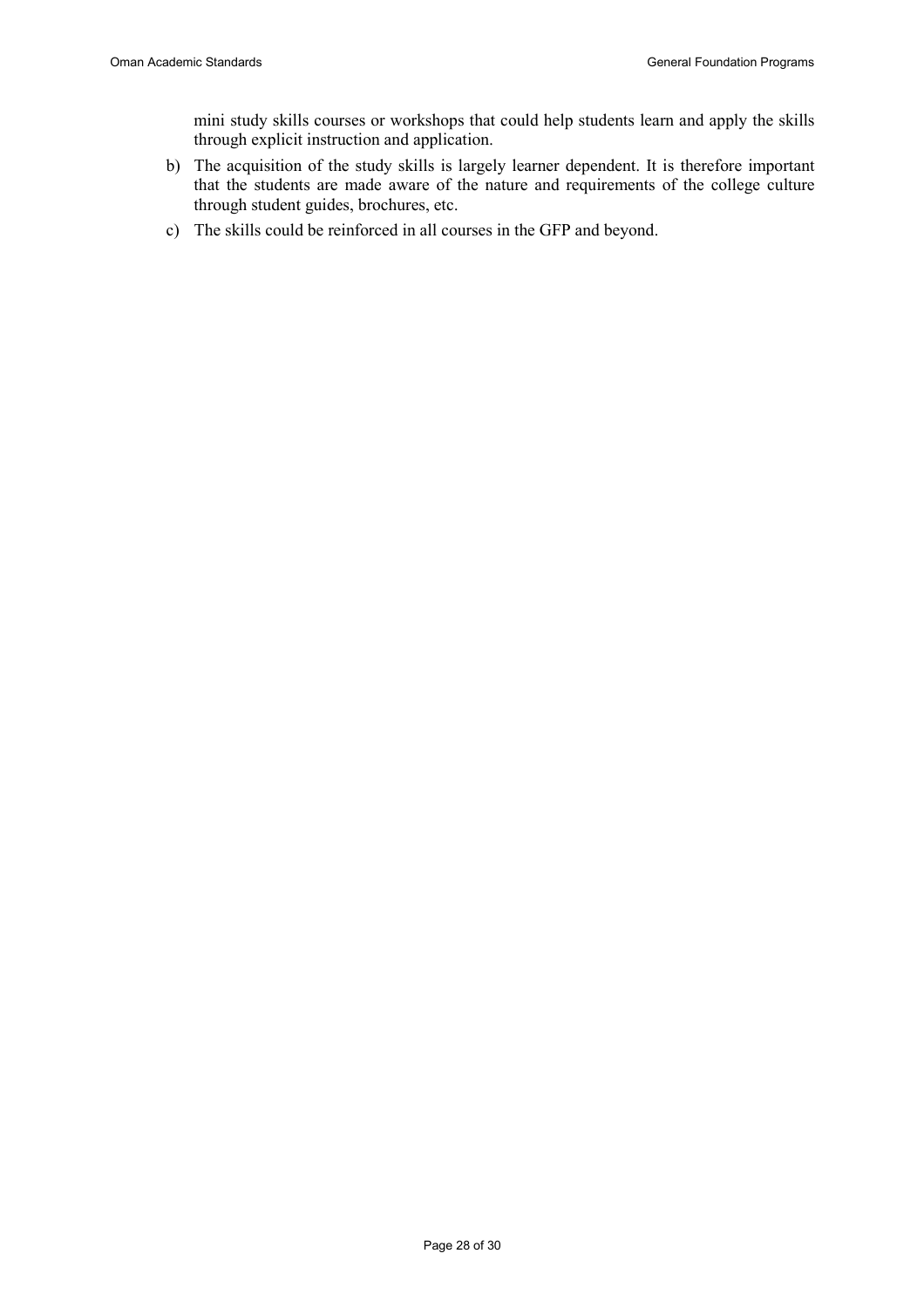# APPENDIX A. WORKING GROUP MEMBERS

The GFP Academic Committee:

- Dr Rahma Al-Mahrooqi (Chairperson), Sultan Qaboos University
- Dr Josephine Palermo (Executive Officer), Ministry of Higher Education

and the following members:

English Language Working Group:

- Ms Tess Goodliffe (Chairperson), Caledonian College of Engineering
- Teresa O'Donnell, Commission on English Language Program Accreditation, USA
- Mr Redha Taqi Al Qubtan, Institute of Health Sciences
- Dr Maha Kobeil, Majan College
- Ms Liqaa Saleem, Ministry of Higher Education
- Mr John Harries, Dhofar University
- Ms Halima Al Badwawi, Ministry of Higher Education
- Dr Basim Al-Shammari, Rustaq College of Education
- Ms Joan Boyer (Executive Officer), Ministry of Higher Education

Mathematics Working Group:

- Dr Sebti Kerbal (Chairperson), Sultan Qaboos University
- Dr Richard Voorhees, Voorhees Group, USA
- Dr Joseph Mani, Modern College of Business and Science
- Dr Nasir Ahmad, Mazoon College
- Mr Pradeep Karun, Fire Safety Engineering College
- Dr Saad Salman Ahmed, Higher College of Technology
- Dr Salim Razvi (Executive Officer), Oman Accreditation Council

Computing and IT Working Group:

- Dr Mohammed Elhadi (Co-Chairperson), Sultan Qaboos University
- Dr Sayed Hamed Hassen (Co-Chairperson), Musana College of Technology
- Dr Henaa Abbas Hassen, Sur College of Education
- Mr Mansoor Ali K.P, Caledonian College of Engineering
- Mr Robert Craig, Ministry of Higher Education The Working Group particularly appreciated the additional assistance provided by Dr Wail Omar, Sohar University

General Study Skills Working Group:

- Dr Rahma Al-Mahrooqi (Co-Chairperson), Sultan Qaboos University
- Ms Julie Willans, Central Queensland University, Australia
- Dr Saleh Al-Busaidi (Co-Chairperson), Sultan Qaboos University
- Ms Tess Goodlife, Caledonian College of Engineering
- Dr Josephine Palermo (Executive Officer), Ministry of Higher Education

The final document and the introduction were compiled and edited by Martin Carroll, Oman Accreditation Council.